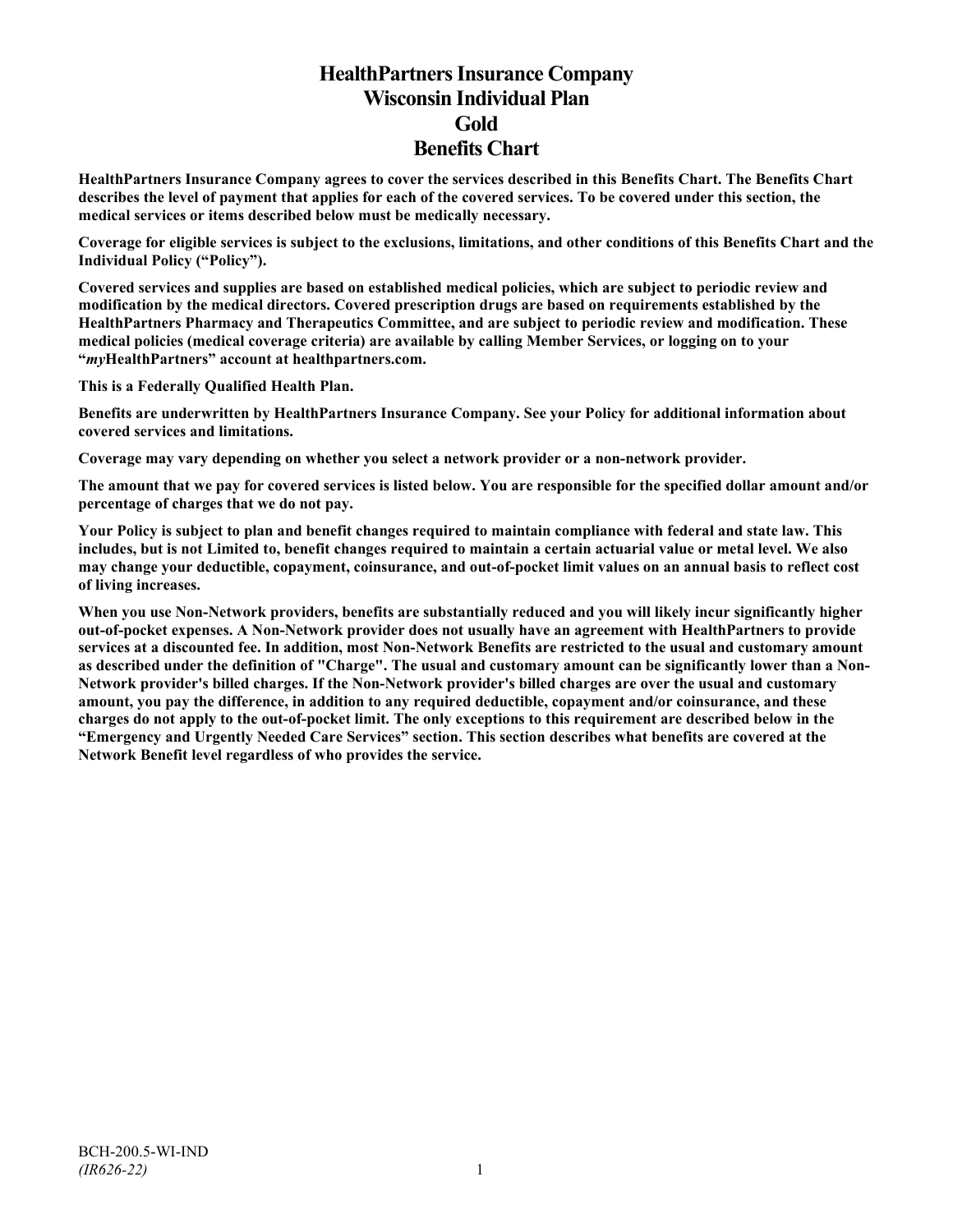# **These definitions apply to the Benefits Chart. They also apply to your Policy.**

| <b>Biosimilar Drug:</b> | A prescription drug, approved by the Food and Drug Administration (FDA), that the FDA has<br>determined is biosimilar to and interchangeable with a biological brand name drug. Biosimilar<br>drugs are not considered generic drugs and are not covered under the generic drug benefit.                                                                                                                                                                                                                                                                                                                                     |
|-------------------------|------------------------------------------------------------------------------------------------------------------------------------------------------------------------------------------------------------------------------------------------------------------------------------------------------------------------------------------------------------------------------------------------------------------------------------------------------------------------------------------------------------------------------------------------------------------------------------------------------------------------------|
| <b>Brand Name Drug:</b> | A prescription drug, approved by the Food and Drug Administration (FDA), that is manufactured,<br>sold or licensed for sale under a trademark by the pharmaceutical company that originally<br>researched and developed the drug. Brand name drugs have the same active-ingredient formula as<br>the generic version of the drug. However, generic drugs are manufactured and sold by other drug<br>manufacturers and are generally not available until after the patent on the brand name drug has<br>expired. A few brand name drugs may be covered at the generic benefit level if this is indicated on<br>the formulary. |
| <b>Calendar Year:</b>   | This is the 12-month period beginning 12:01 A.M. Central Time, on January 1, and ending 12:00<br>A.M. Central Time of the next following December 31.                                                                                                                                                                                                                                                                                                                                                                                                                                                                        |
| Charge:                 | For covered services delivered by a network provider, this is the provider's discounted fee for a<br>given medical/surgical service, procedure or item.                                                                                                                                                                                                                                                                                                                                                                                                                                                                      |
|                         | For covered services delivered by non-network providers, a contracted rate may apply if such<br>arrangement is available to HealthPartners.                                                                                                                                                                                                                                                                                                                                                                                                                                                                                  |
|                         | For the Usual and Customary Charge for covered services delivered by non-network providers,<br>our payment is calculated using one of the following options in the following order, depending on<br>availability: 1) a percentage of the Medicare fee schedule; 2) a comparable schedule if the service<br>is not on the Medicare fee schedule; or 3) a commercially reasonable rate for such service if a fee<br>schedule is not available.                                                                                                                                                                                 |
|                         | The Usual and Customary Charge is the maximum amount allowed that we consider in the<br>calculation of the payment of charges incurred for certain covered services. You must pay for any<br>charges above the usual and customary charge, and they do not apply to the out-of-pocket limit.                                                                                                                                                                                                                                                                                                                                 |
|                         | A charge is incurred for covered ambulatory medical and surgical services, on the date the service<br>or item is provided. A charge is incurred for covered inpatient services, on the date of admission to<br>a hospital. To be covered, a charge must be incurred on or after your effective date and on or<br>before the termination date.                                                                                                                                                                                                                                                                                |
|                         | Copayment/Coinsurance: The specified dollar amount, or percentage, of charges incurred for covered services, which we do<br>not pay, but which you must pay, each time you receive certain medical services, procedures or<br>items. Our payment for those covered services or items begins after the copayment or coinsurance<br>is satisfied. Covered services or items requiring a copayment or coinsurance are specified in this<br>Benefits Chart.                                                                                                                                                                      |
|                         | For services provided by a network provider:                                                                                                                                                                                                                                                                                                                                                                                                                                                                                                                                                                                 |
|                         | An amount which is listed as a flat dollar copayment is applied to a network provider's discounted<br>charges for a given service. However, if the network provider's discounted charges for a service or<br>item is less than the flat dollar copayment, you will pay the network provider's discounted charge.<br>An amount which is listed as a percentage of charges or coinsurance is based on the network<br>provider's discounted charges, calculated at the time the claim is processed, which may include an<br>agreed upon fee schedule rate for case rate or withhold arrangements.                               |
|                         | For services provided by a Non-Network provider:                                                                                                                                                                                                                                                                                                                                                                                                                                                                                                                                                                             |
|                         | Any copayment or coinsurance is applied to the lesser of the provider's charges or the usual and<br>customary charge for a service.                                                                                                                                                                                                                                                                                                                                                                                                                                                                                          |
|                         | A copayment or coinsurance is due at the time a service is provided, or when billed by the<br>provider. The copayment or coinsurance applicable for a scheduled visit with a network provider<br>will be collected for each visit, late cancellation and failed appointment.                                                                                                                                                                                                                                                                                                                                                 |
|                         |                                                                                                                                                                                                                                                                                                                                                                                                                                                                                                                                                                                                                              |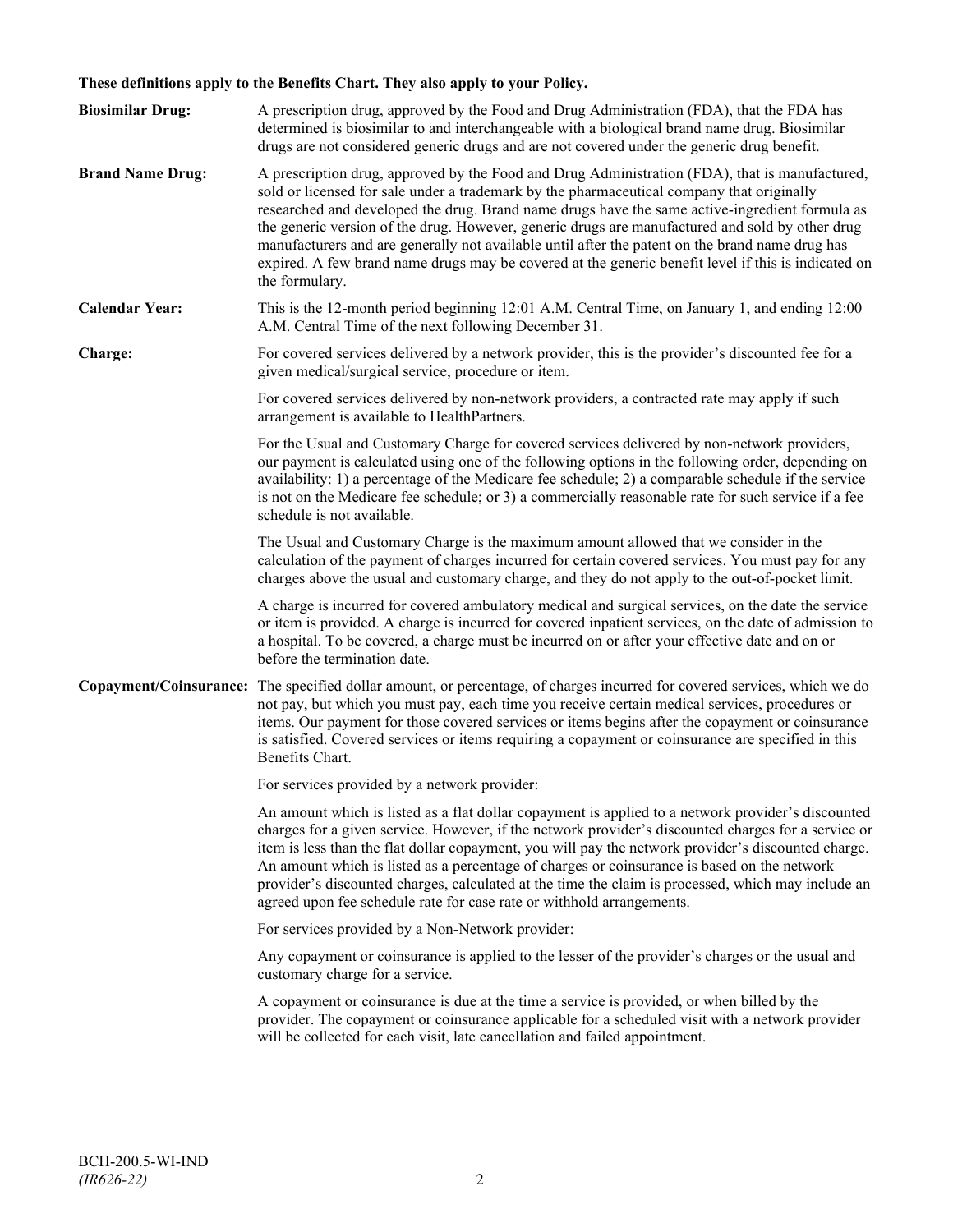| Deductible:                    | The specified dollar amount of charges incurred for covered services, which we do not pay, but an<br>enrollee or a family has to pay first in a calendar year. Our payment for those services or items<br>begins after the deductible is satisfied. For network providers, the amount of the charges that apply<br>to the deductible are based on the network provider's discounted charges, calculated at the time<br>the claim is processed, which may include an agreed upon fee schedule rate for case rate or<br>withhold arrangements. For non-network providers, the amount of charges that apply to the<br>deductible are the lesser of the provider's charges or the usual and customary charge for a service. |
|--------------------------------|-------------------------------------------------------------------------------------------------------------------------------------------------------------------------------------------------------------------------------------------------------------------------------------------------------------------------------------------------------------------------------------------------------------------------------------------------------------------------------------------------------------------------------------------------------------------------------------------------------------------------------------------------------------------------------------------------------------------------|
|                                | Any amounts paid or reimbursed by a third party, including, but not Limited to: point of service<br>rebates, manufacturer coupons, manufacturer debit cards or other forms of direct reimbursement to<br>an Insured for a product or service, will not apply toward your deductible, to the extent permitted<br>under state and federal law.                                                                                                                                                                                                                                                                                                                                                                            |
|                                | Your plan has an embedded deductible. This means once a member meets the individual<br>deductible, the plan begins paying benefits for that person. If two or more members of the family<br>meet the family deductible, the plan begins paying benefits for all members of the family,<br>regardless of whether each member has met the individual deductible. However, a member may<br>not contribute more than the individual deductible toward the family deductible.                                                                                                                                                                                                                                                |
|                                | All services are subject to the deductible unless otherwise indicated below in this Benefits Chart.                                                                                                                                                                                                                                                                                                                                                                                                                                                                                                                                                                                                                     |
| Formulary:                     | This is a current list, which may be revised from time to time, of prescription drugs, medications,<br>equipment and supplies covered by us as indicated in this Benefits Chart which are covered at the<br>highest benefit level. Some drugs on the formulary may require prior authorization to be covered<br>as formulary drugs. The formulary, and information on drugs that require prior authorization, are<br>available by calling Member Services, or logging on to your "myHealthPartners" account at<br>healthpartners.com.                                                                                                                                                                                   |
| <b>Generic Drug:</b>           | A prescription drug, approved by the Food and Drug Administration (FDA), that the FDA has<br>determined is comparable to a brand name drug product in dosage form, strength, route of<br>administration, quality, intended use and documented bioequivalence. Generally, generic drugs<br>cost less than brand name drugs. Some brand name drugs may be covered at the generic drug<br>benefit level if this is indicated on the formulary.                                                                                                                                                                                                                                                                             |
| <b>Non-Formulary Drug:</b>     | This is a prescription drug, approved by the Food and Drug Administration (FDA), that is not on<br>the formulary, is medically necessary and is not investigative or experimental or otherwise<br>excluded under your Policy.                                                                                                                                                                                                                                                                                                                                                                                                                                                                                           |
| <b>Out-of-Pocket Expenses:</b> | You pay the specified copayments/coinsurance and deductibles applicable for particular services,<br>subject to the out-of-pocket limit described below. These amounts are in addition to the monthly<br>enrollment payments.                                                                                                                                                                                                                                                                                                                                                                                                                                                                                            |
| <b>Out-of-Pocket Limit:</b>    | You pay the copayments/coinsurance and deductibles for covered services, to the individual or<br>family out-of-pocket limit. Thereafter we cover 100% of charges incurred for all other covered<br>services, for the rest of the calendar year. You pay amounts greater than the out-of-pocket limit if<br>you exceed any visits or day limits.                                                                                                                                                                                                                                                                                                                                                                         |
|                                | Non-Network Benefits above the usual and customary charge (see definition of charge above) do<br>not apply to the out-of-pocket limit.                                                                                                                                                                                                                                                                                                                                                                                                                                                                                                                                                                                  |
|                                | Non-Network Benefits for transplant surgery do not apply to the out-of-pocket limit.                                                                                                                                                                                                                                                                                                                                                                                                                                                                                                                                                                                                                                    |
|                                | You are responsible to keep track of the out-of-pocket expenses. Contact our Member Services<br>department for assistance in determining the amount paid by the enrollee for specific eligible<br>services received. Claims for reimbursement under the out-of-pocket limit provisions are subject<br>to the same time limits and provisions described under the "Claims Provisions" section of the<br>Contract.                                                                                                                                                                                                                                                                                                        |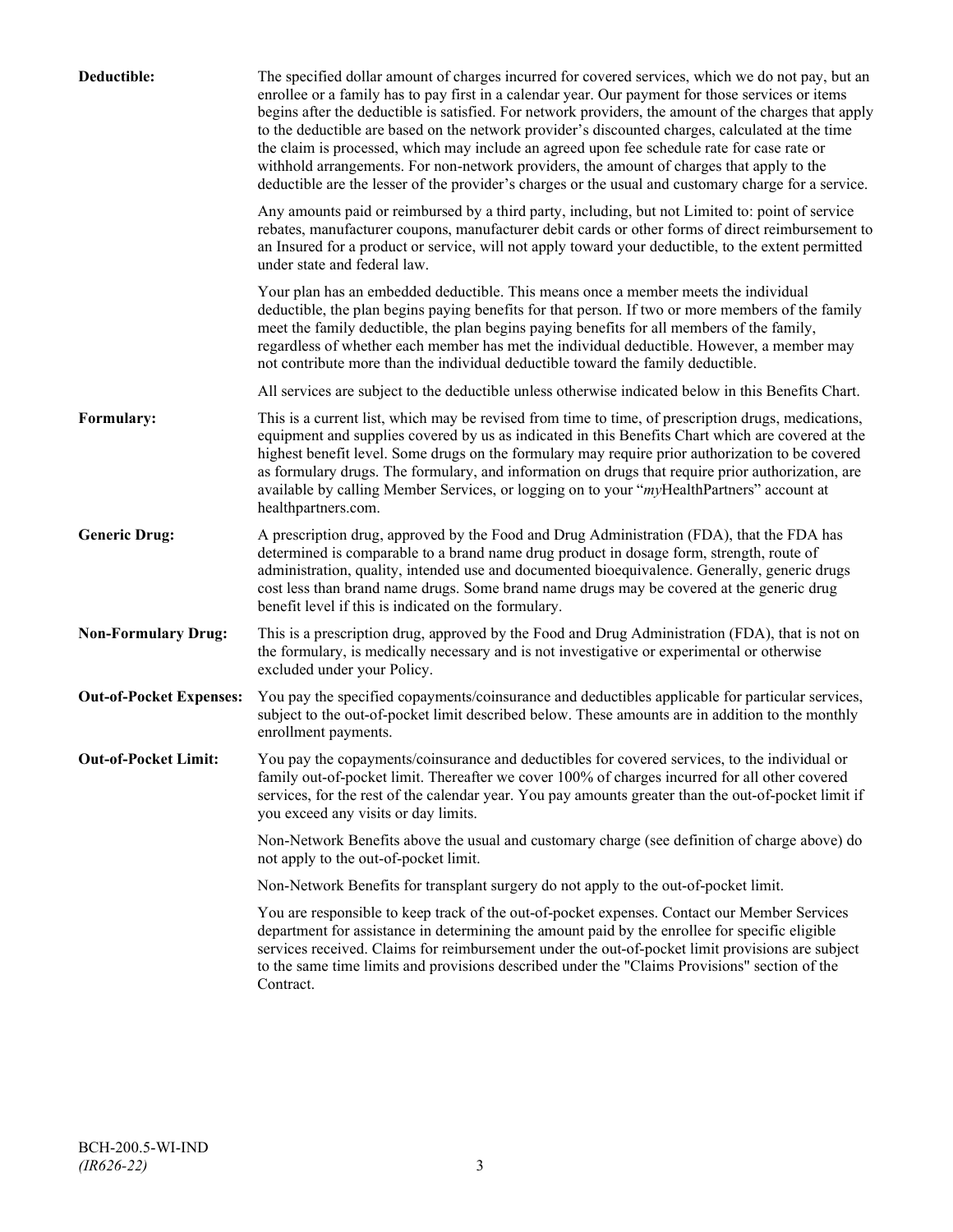|                             | Primary Care Providers: These are providers in the following categories: Family Practice, General Practice, Internal<br>Medicine, Pediatrics, Adolescent Medicine, Adult Medicine and Geriatrics.                                                                                                                                                                                                                                                                                                                                    |
|-----------------------------|--------------------------------------------------------------------------------------------------------------------------------------------------------------------------------------------------------------------------------------------------------------------------------------------------------------------------------------------------------------------------------------------------------------------------------------------------------------------------------------------------------------------------------------|
|                             | Specialty Care Providers: These are providers who are not in the following categories: Family Practice, General Practice,<br>Internal Medicine, Pediatrics, Adolescent Medicine, Adult Medicine and Geriatrics.                                                                                                                                                                                                                                                                                                                      |
| <b>Specialty Drug List:</b> | This is a current list, which may be revised from time to time, of prescription drugs, medications,<br>equipment and supplies, which are typically bio-pharmaceuticals. The purpose of a specialty drug<br>list is to facilitate enhanced monitoring of complex therapies used to treat specific conditions.<br>Specialty drugs are covered by us as indicated in this Benefits Chart. The specialty drug list is<br>available by calling Member Services, or logging on to your "myHealthPartners" account at<br>healthpartners.com |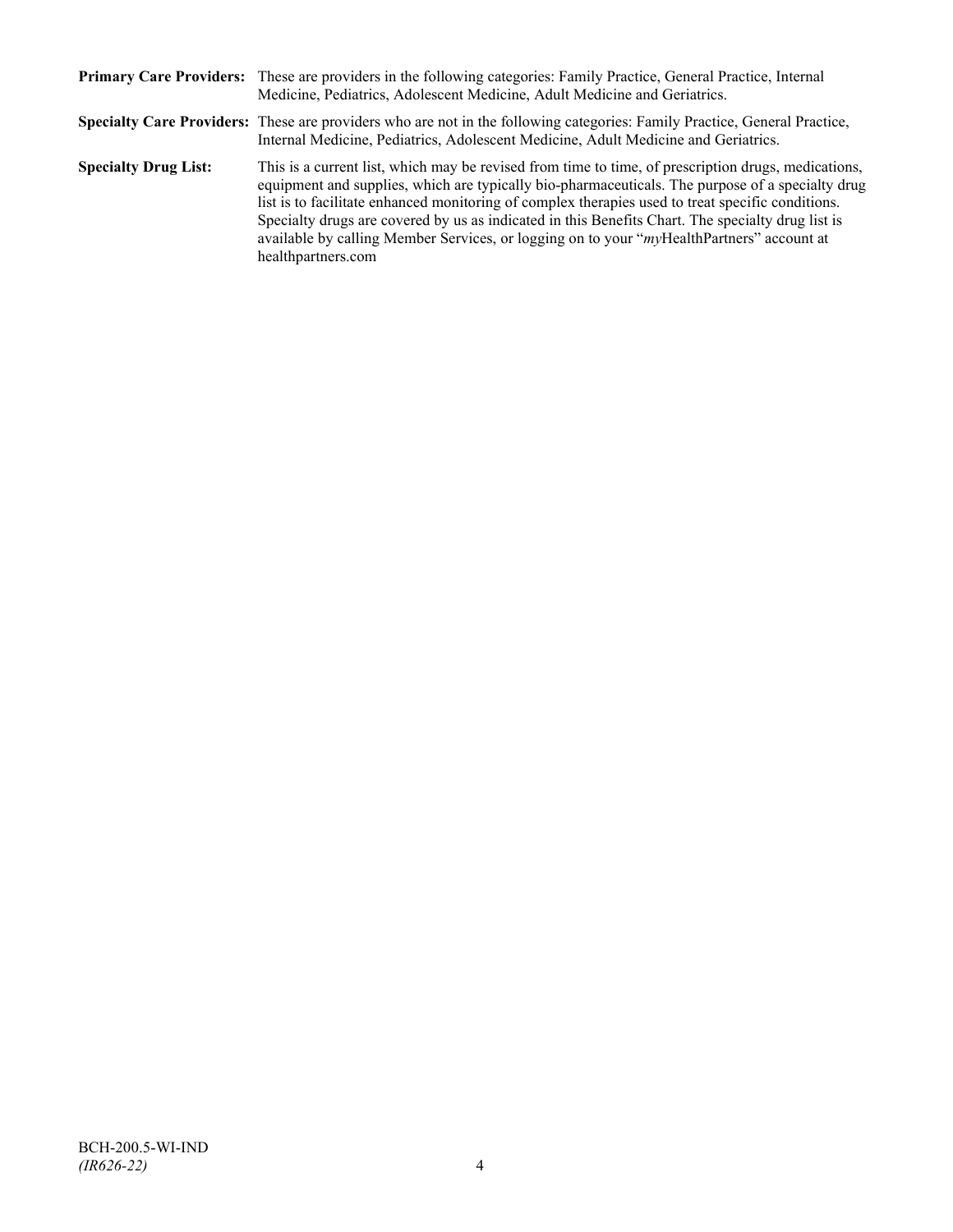## **DEDUCTIBLES AND OUT-OF-POCKET LIMITS**

#### **Individual Calendar Year Deductible**

| <b>Network Benefits</b> | <b>Non-Network Benefits</b> |
|-------------------------|-----------------------------|
| \$1,800                 | \$20,000                    |

#### **Family Calendar Year Deductible**

| <b>Network Benefits</b> | <b>Non-Network Benefits</b> |
|-------------------------|-----------------------------|
| \$3,600                 | \$40,000                    |

Your individual and family deductible amounts may be indexed to allow for changes under Federal rules.

Your Policy has an embedded deductible. This means once you meet the individual deductible, we begin paying benefits. If two or more covered members of the family meet the family deductible, we begin paying benefits for all covered members of the family, regardless of whether each member has met the individual deductible. However, you may not contribute more than the individual deductible amount towards the family deductible.

Separate deductibles must be satisfied under the Network Benefits and Non-Network Benefits.

Any amounts paid or reimbursed by a third party, including but not Limited to: point of service rebates, manufacturer coupons, manufacturer debit cards or other forms of direct reimbursement to an Insured for a product or service, will not apply toward your deductible, to the extent permitted under state and federal law.

#### **Individual Calendar Year Out-of-Pocket Limit**

| Network Benefits | <b>Non-Network Benefits</b> |
|------------------|-----------------------------|
| \$8,300          | None.                       |

#### **Family Calendar Year Out-of-Pocket Limit**

| Network Benefits | <b>Non-Network Benefits</b> |
|------------------|-----------------------------|
| \$16,600         | None.                       |

Your individual and family out-of-pocket amounts may be indexed to allow for changes under Federal rules.

Separate Out-of-Pocket Limits must be satisfied under Network Benefits and Non-Network Benefits.

Non-Network Benefits above the usual and customary charge will not apply to the individual or family Out-of-Pocket.

Any amounts paid or reimbursed by a third party, including but not Limited to: point of service rebates, manufacturer coupons, manufacturer debit cards or other forms of direct reimbursement to an Insured for a product or service, will not apply as an outof-pocket expense, to the extent permitted under state and federal law.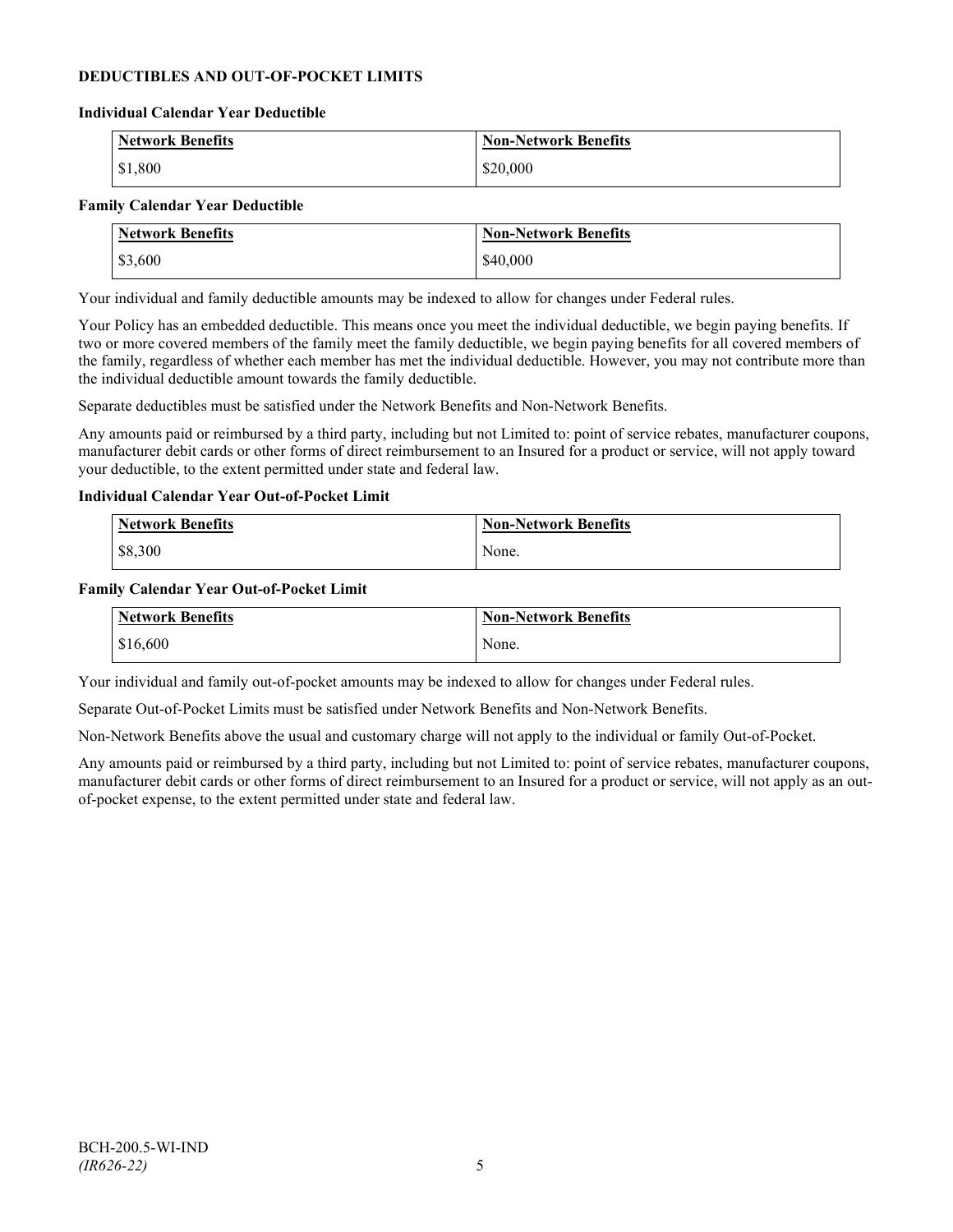# **AMBULANCE AND MEDICAL TRANSPORTATION**

## **Covered Services:**

We cover ambulance and medical transportation for medical emergencies.

We also cover medically necessary, non-emergency transportation if it meets our medical coverage criteria.

Covered services are based on established medical policies, which are subject to periodic review and modification by the medical directors. These medical policies (medical coverage criteria) and applicable prior authorization requirements are available by calling Member Services, or logging on to your "*my*HealthPartners" account a[t healthpartners.com.](http://www.healthpartners.com/)

| <b>Network Benefits</b>      | <b>Non-Network Benefits</b> |
|------------------------------|-----------------------------|
| 80% of the charges incurred. | l See Network Benefits.     |

#### **Not Covered:**

See "Services Not Covered" in your Policy.

## **AUTISM SERVICES**

## **Covered Services:**

We cover prior authorized evidence-based intensive-level and non-intensive-level treatment of autism spectrum disorders (autism disorder, Asperger's syndrome or pervasive development disorder not otherwise specified).

Covered services are based on established medical policies, which are subject to periodic review and modification by the medical directors. These medical policies (medical coverage criteria) are available by calling Member Services, or logging on to your "*my*HealthPartners" account at [healthpartners.com.](http://www.healthpartners.com/)

Your network provider will coordinate the prior authorization process for any autism treatment services. You may call Member Services at 952-883-5900 or toll-free at 888-360-0622 if you have any questions or concerns regarding the authorization process.

Please call Member Services at 952-883-5900 or toll-free at 888-360-0622 to request authorization for autism treatment services from a Non-Network provider.

**Intensive-level services for children diagnosed with autism spectrum disorders.** Intensive-level services must begin on or after 2 years of age and end before 9 years of age. Intensive-level services, on average, are services provided for more than 20 hours of treatment per week. (The average number of hours a week is calculated over a 6-month period.)

| <b>Network Benefits</b>                                                                                  | <b>Non-Network Benefits</b>                                              |
|----------------------------------------------------------------------------------------------------------|--------------------------------------------------------------------------|
| 100% of the charges incurred, subject to a<br>copayment of \$10 per visit.<br>Deductible does not apply. | 50% of the charges incurred.<br>Limited to 240 visits per calendar year. |
| Limited to 240 visits per calendar year.                                                                 |                                                                          |

The maximum number of visits is combined for Network Benefits and Non-Network Benefits. Visit limits are based on minimum coverage amount available at the time of publication. Additional visits may be available if required due to revised minimum coverage amounts issued by the Office of the Commissioner of Insurance. See our medical coverage criteria for current visit limits.

### **Intensive-Level Services Lifetime Maximum Benefit**

| <b>Network Benefits</b>                               | <b>Non-Network Benefits</b>                           |
|-------------------------------------------------------|-------------------------------------------------------|
| 4 years of cumulative services under this plan or any | 4 years of cumulative services under this plan or any |
| other plan.                                           | other plan.                                           |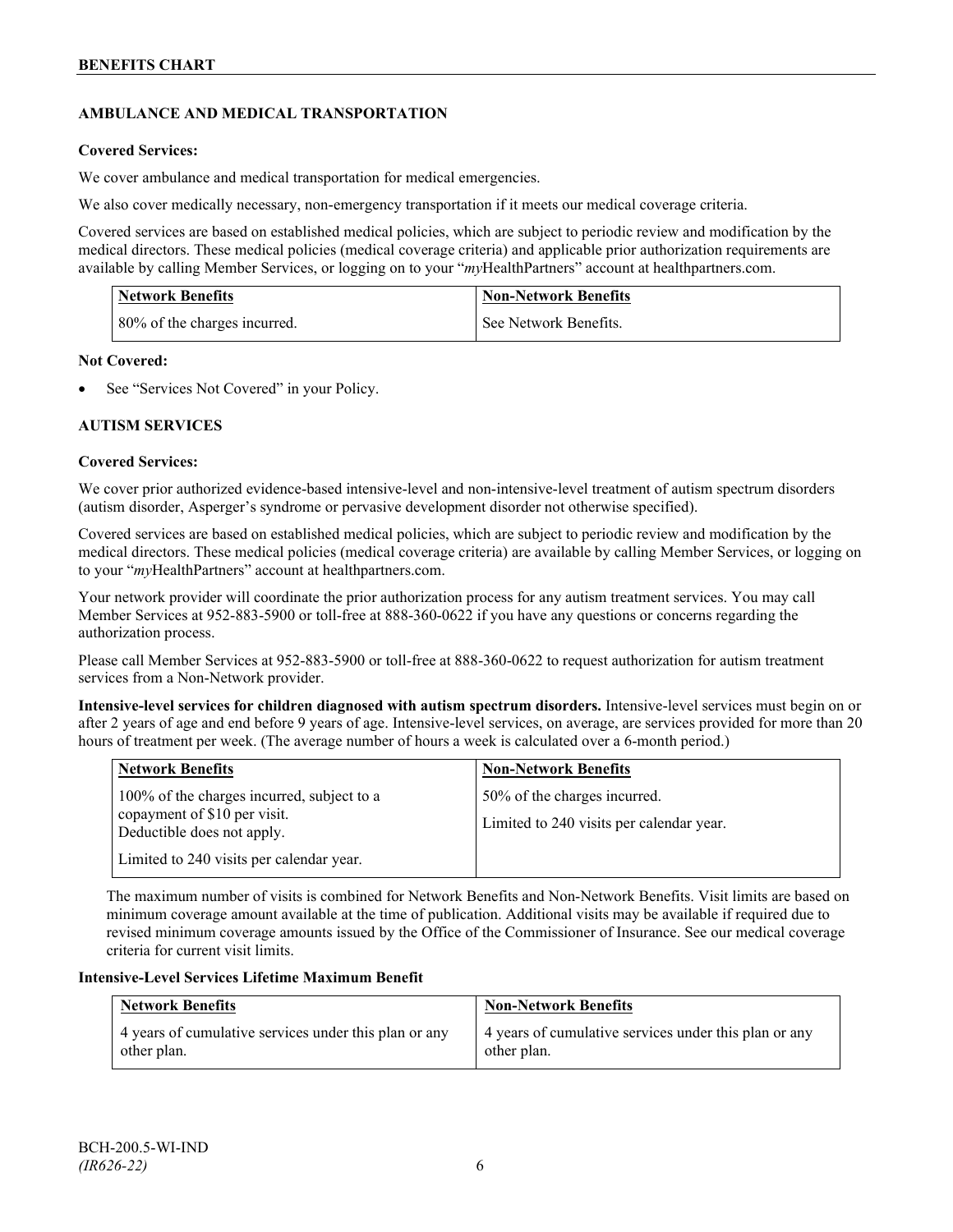## **Non-intensive-level services for Insureds diagnosed with autism spectrum disorders**

| <b>Network Benefits</b>                                                                                  | <b>Non-Network Benefits</b>                                              |
|----------------------------------------------------------------------------------------------------------|--------------------------------------------------------------------------|
| 100% of the charges incurred, subject to a<br>copayment of \$10 per visit.<br>Deductible does not apply. | 50% of the charges incurred.<br>Limited to 120 visits per calendar year. |
| Limited to 120 visits per calendar year.                                                                 |                                                                          |

The maximum number of visits is combined for Network Benefits and Non-Network Benefits. Visit limits are based on minimum coverage amount available at the time of publication. Additional visits may be available if required due to revised minimum coverage amounts issued by the Office of the Commissioner of Insurance. See our medical coverage criteria for current visit limits.

## **Not Covered:**

See "Services Not Covered" in your Policy.

# **BEHAVIORAL HEALTH SERVICES**

#### **Covered Services:**

Covered services are based on established medical policies, which are subject to periodic review and modification by the medical directors. These medical policies (medical coverage criteria) are available by calling Member Services, or logging on to your "*my*HealthPartners" account at [healthpartners.com.](http://www.healthpartners.com/)

**Transitional treatment services.** These are services for the treatment of nervous or mental disorders, and substance use disorders which are provided to an Insured in a less restrictive manner than are inpatient hospital services but in a more intensive manner than are outpatient services. Transitional treatment services are services offered by a provider, and certified by the Wisconsin Department of Health Services for each of the following (except the last bulleted item):

- Mental health services for covered adults in a day treatment program.
- Mental health services for covered children in a day hospital treatment program.
- Services for persons with chronic mental illness provided through a community support program.
- Residential treatment programs for dependent covered persons with substance use disorder.
- Substance use disorder services in a day treatment program.
- Services for persons who are experiencing a mental health crisis or who are in a situation likely to turn into a mental health crisis if support is not provided.
- Intensive outpatient programs for the treatment of psychoactive substance use disorders provided in accordance with the patient placement criteria of the American Society of Addiction Medicine.

## **Mental health services**

We cover services for mental health diagnoses as described in the Diagnostic and Statistical Manual of Mental Disorders – Fifth Edition (DSM 5) (most recent edition).

We provide coverage for mental health treatment ordered by a Wisconsin court under a valid court order that is issued on the basis of a behavioral care evaluation performed by a licensed psychiatrist or doctoral level licensed psychologist, which includes a diagnosis and an individual treatment plan for care in the most appropriate, least restrictive environment. We must be given a copy of the court order and the behavioral care evaluation, and the service must be a covered benefit under your Policy, and the service must be provided by a network provider, or other provider as required by law.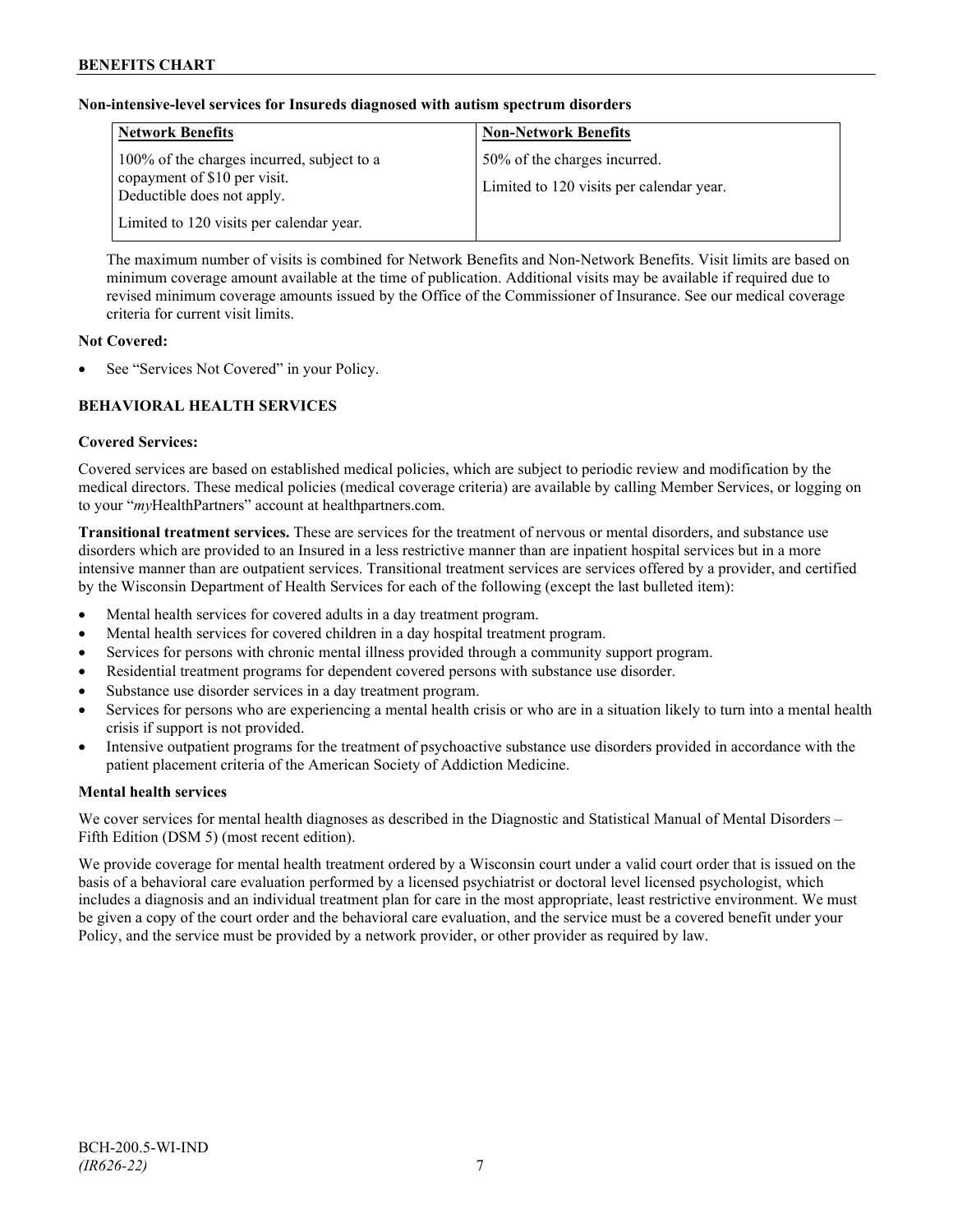**Outpatient services:** We cover medically necessary outpatient professional mental health services for evaluation, crisis intervention, and treatment of mental health disorders.

A comprehensive diagnostic assessment will be used as the basis for a determination by a mental health professional, concerning the appropriate treatment and the extent of services required.

Outpatient services we cover for a diagnosed mental health condition include the following:

- Individual, group, family and multi-family therapy;
- Medication management provided by a physician, certified nurse practitioner, or physician's assistant;
- Psychological testing services for the purposes of determining the differential diagnoses and treatment planning for patients currently receiving behavioral health services;
- Partial hospitalization services in a licensed hospital or community mental health center;
- Psychotherapy and nursing services provided in the home if authorized by us; and
- Treatment for gender dysphoria.

| <b>Network Benefits</b>                                                                                                               | <b>Non-Network Benefits</b>  |
|---------------------------------------------------------------------------------------------------------------------------------------|------------------------------|
| 100% of the charges incurred, subject to a<br>copayment of \$10 per visit.<br>Deductible does not apply.                              | 50% of the charges incurred. |
| For family therapy, only one copayment will be<br>charged, regardless of the number of Insureds primarily<br>involved in the therapy. |                              |

#### **Group therapy**

| <b>Network Benefits</b>                                                                                 | <b>Non-Network Benefits</b>   |
|---------------------------------------------------------------------------------------------------------|-------------------------------|
| 100% of the charges incurred, subject to a<br>copayment of \$5 per visit.<br>Deductible does not apply. | 150% of the charges incurred. |

#### **Inpatient services, including mental health residential treatment services:** We cover the following:

- Medically necessary inpatient services in a hospital or licensed residential treatment facility and professional services for treatment of mental health disorders. Medical stabilization is covered under inpatient hospital services in the "Hospital and Skilled Nursing Facility Services" section.
- Medically necessary mental health residential treatment service. This care must be authorized by us and provided by a hospital or residential behavioral health treatment facility licensed by the local state or Department of Health and Human Services. Services not covered under this benefit include halfway houses, group homes, extended care facilities, shelter services, correctional services, detention services, group residential services, foster care services and wilderness programs.

| Network Benefits             | <b>Non-Network Benefits</b>  |
|------------------------------|------------------------------|
| 80% of the charges incurred. | 50% of the charges incurred. |

**Transitional treatment services:** We cover transitional treatment services described above for treatment of mental and nervous disorders**.**

| <b>Network Benefits</b>                                                                                  | <b>Non-Network Benefits</b>  |
|----------------------------------------------------------------------------------------------------------|------------------------------|
| 100% of the charges incurred, subject to a<br>copayment of \$10 per visit.<br>Deductible does not apply. | 50% of the charges incurred. |

#### **Substance use disorder (SUD) treatment services**

We cover medically necessary services for assessments by a licensed alcohol and drug counselor and treatment of substance use disorders as defined in the latest edition of the DSM 5.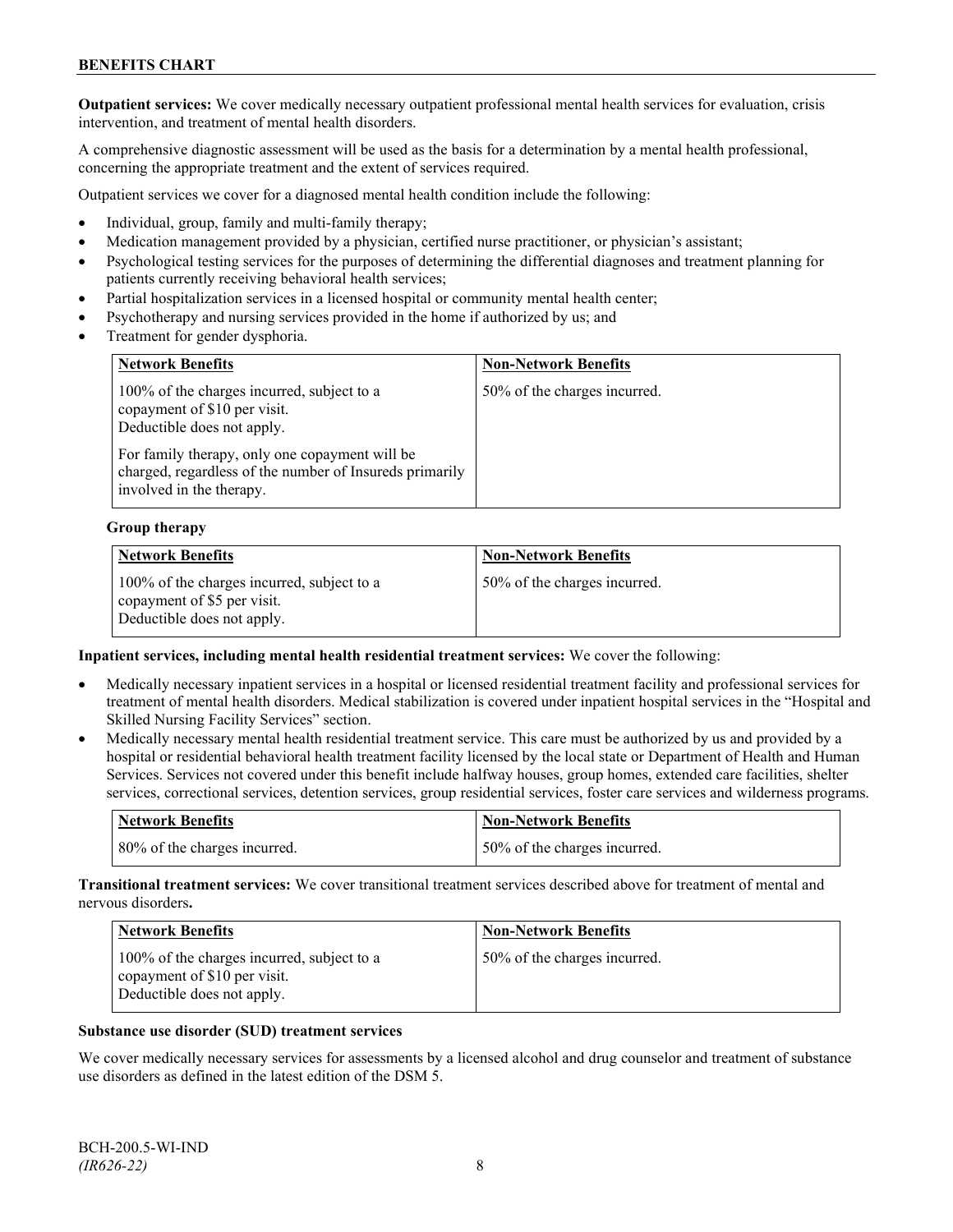**Outpatient services:** We cover medically necessary outpatient professional services for diagnosis and treatment of substance use disorders. Substance use disorder treatment services must be provided by a program licensed by the local Department of Health Services.

Outpatient services we cover for a diagnosed substance use disorder include the following:

- Individual, group, family, and multi-family therapy provided in an office setting; and
- Opiate replacement therapy including methadone and buprenorphine treatment.

| <b>Network Benefits</b>                                                                                  | <b>Non-Network Benefits</b>  |
|----------------------------------------------------------------------------------------------------------|------------------------------|
| 100% of the charges incurred, subject to a<br>copayment of \$10 per visit.<br>Deductible does not apply. | 50% of the charges incurred. |

**Inpatient services:** We cover the following:

- Medically necessary inpatient services in a hospital or a licensed residential primary treatment center.
- Services provided in a hospital that is licensed by the local state and accredited by Medicare; and
- Detoxification services in a hospital or community detoxification facility if it is licensed by the local Department of Health Services.

| <b>Network Benefits</b>      | <b>Non-Network Benefits</b>  |
|------------------------------|------------------------------|
| 80% of the charges incurred. | 50% of the charges incurred. |

**Transitional treatment services:** We cover transitional treatment services described above for treatment of substance use disorder.

| <b>Network Benefits</b>                                                                                  | <b>Non-Network Benefits</b>  |
|----------------------------------------------------------------------------------------------------------|------------------------------|
| 100% of the charges incurred, subject to a<br>copayment of \$10 per visit.<br>Deductible does not apply. | 50% of the charges incurred. |

**Out of area services for Wisconsin students:** If a dependent child is a student located in a school in Wisconsin, but outside of our service area, we cover mental health and substance use disorder services as required under Wisconsin Statute 609.655.

- The student may have a clinical assessment from a local, non-network mental health or substance use disorder treatment provider at the network benefit level when prior authorized by us.
- If outpatient services are recommended in the clinical assessment, five outpatient visits from a non-network provider will be covered at the network benefit level.
- Our Medical Director will determine the need for continuing treatment by the non-network provider; additional visits may be approved.
- Coverage for the outpatient services will not be provided if the recommended treatment would keep the student from attending school on a regular basis or if the student is no longer attending the school full-time.

This benefit is subject to the limitations shown in this "Behavioral Health Services" section.

| <b>Network Benefits</b>                                                                                  | <b>Non-Network Benefits</b>  |
|----------------------------------------------------------------------------------------------------------|------------------------------|
| 100% of the charges incurred, subject to a<br>copayment of \$10 per visit.<br>Deductible does not apply. | 50% of the charges incurred. |

A dependent child enrolled in a school outside of Wisconsin in not eligible for the benefit.

#### **Not Covered:**

See "Services Not Covered" in your Policy.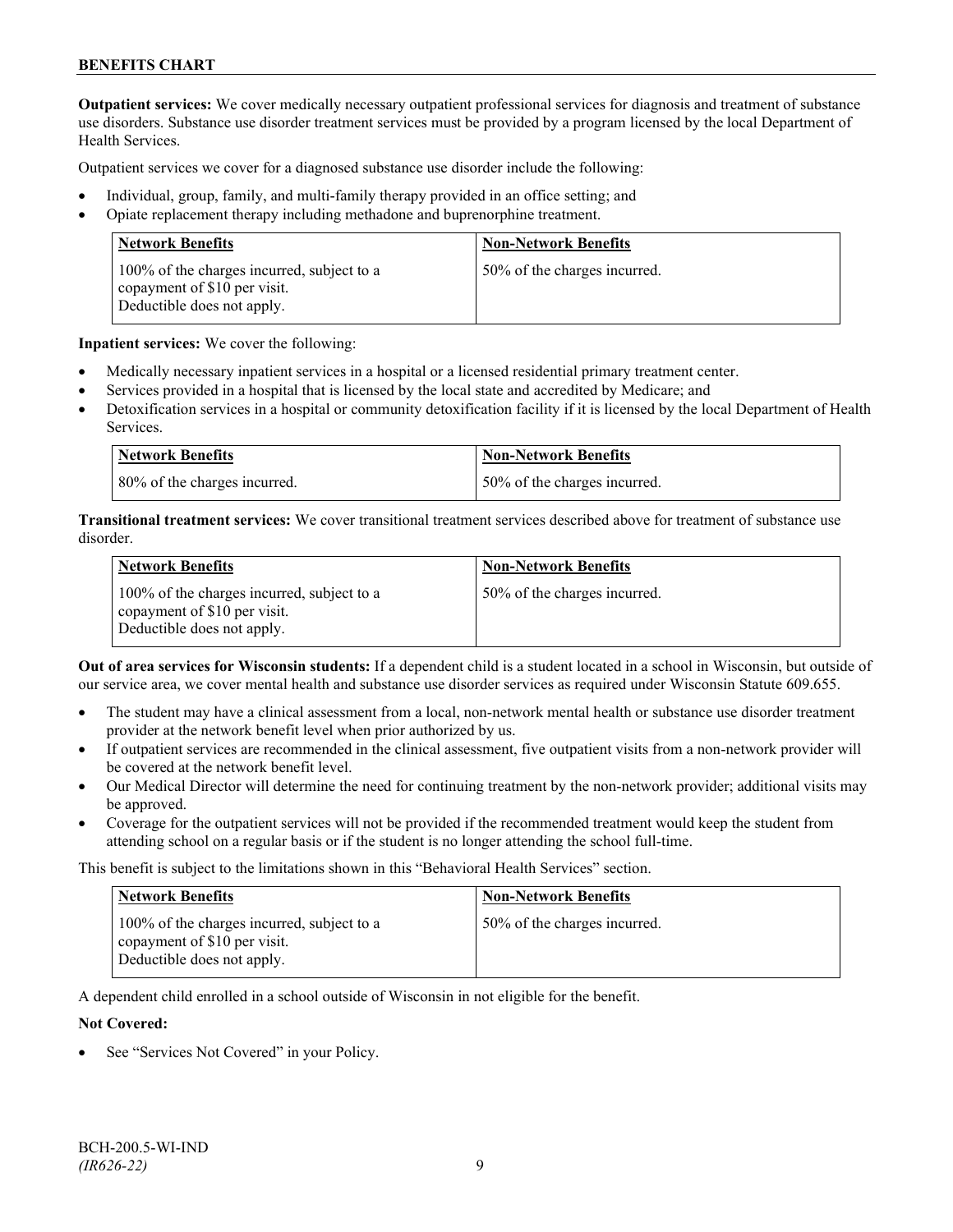# **CHIROPRACTIC SERVICES**

## **Covered Services:**

We cover chiropractic services for rehabilitative care. Chiropractic services are adjustments to any abnormal articulations of the human body, especially those of the spinal column, for the purpose of giving freedom of action to impinged nerves that may cause pain or deranged function.

Massage therapy which is performed in conjunction with other treatment/modalities by a chiropractor, is part of a prescribed treatment plan and is not billed separately is covered.

| <b>Network Benefits</b>                                                                                  | <b>Non-Network Benefits</b>  |
|----------------------------------------------------------------------------------------------------------|------------------------------|
| 100% of the charges incurred, subject to a<br>copayment of \$30 per visit.<br>Deductible does not apply. | 50% of the charges incurred. |

## **Not Covered:**

- Massage therapy for the purpose of comfort or convenience of the Insured.
- See "Services Not Covered" in your Policy.

# **CLINICAL TRIALS**

## **Covered Services:**

We cover certain routine services if you participate in a Phase I, Phase II, Phase III or Phase IV approved clinical trial that is conducted in relation to the prevention, detection, or treatment of cancer or other life-threatening disease or condition as defined in the Affordable Care Act. Approved clinical trials include (1) federally funded trials when the study or investigation is approved or funded by any of the federal agencies defined in the Public Health Services Act, section 2709 (d) (1) (A); (2) the study or investigation is conducted under an investigational new drug application reviewed by the Food and Drug Administration; and (3) the study or investigation is a drug trial that is exempt from having such an investigational new drug application. We cover routine patient costs for services that would be eligible under the Policy and this Benefits Chart if the service were provided outside of a clinical trial.

| <b>Network Benefits</b>                               | <b>Non-Network Benefits</b>                           |
|-------------------------------------------------------|-------------------------------------------------------|
| Coverage level is same as corresponding Network       | Coverage level is same as corresponding Non-Network   |
| Benefits, depending on type of service provided, such | Benefits, depending on type of service provided, such |
| as Office Visits for Illness or Injury, Inpatient or  | as Office Visits for Illness or Injury, Inpatient or  |
| Outpatient Hospital Services.                         | Outpatient Hospital Services.                         |

## **Not Covered:**

- The investigative or experimental item, device or service itself.
- Items or services that are provided solely to satisfy data collection and analysis needs and that are not used in the direct clinical management of the patient.
- A service that is clearly inconsistent with widely accepted and established standards of care for a particular diagnosis.
- See "Services Not Covered" in your Policy.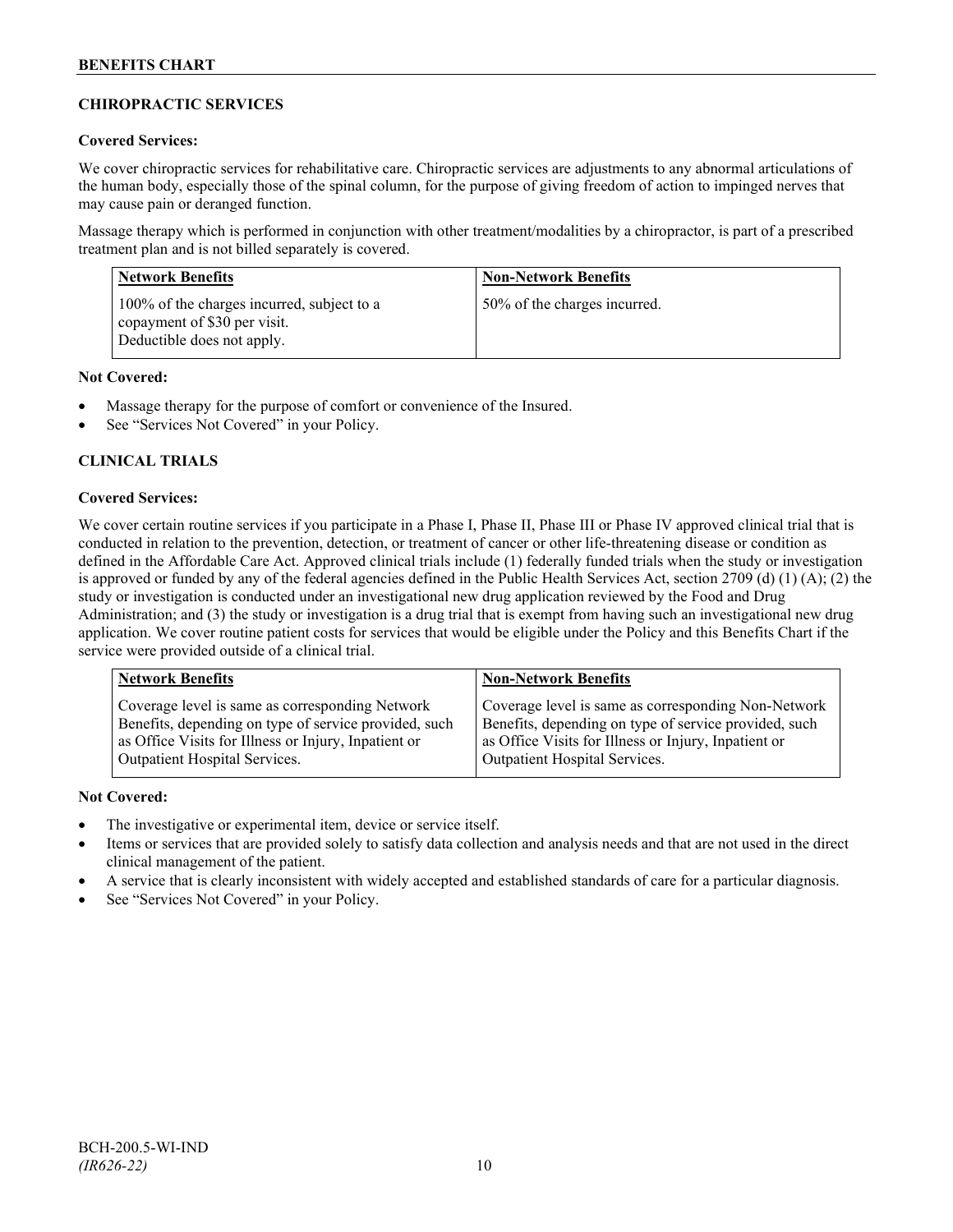# **DENTAL SERVICES**

## **Covered Services:**

We cover services as described below.

**Accidental dental services:** We cover services dentally necessary to treat and restore damage done to sound, natural, unrestored teeth as a result of an accidental injury. Coverage is for damage caused by external trauma to face and mouth only, not for cracked or broken teeth, which result from biting or chewing. We cover restorations, root canals, crowns and replacement of teeth lost that are directly related to the accident in which the Insured was involved. We cover initial exams, xrays and palliative treatment including extractions, and other oral surgical procedures directly related to the accident. Subsequent treatment must be initiated within the specified time-frame and must be directly related to the accident. We do not cover restoration and replacement of teeth that are not "sound and natural" at the time of the accident.

Subsequent treatment must be initiated within the specified time-frame and must be directly related to the accident. We do not cover restoration and replacement of teeth that are not "sound and natural" at the time of the accident.

Full mouth rehabilitation to correct occlusion (bite) and malocclusion (misaligned teeth not due to the accident) are not covered.

When an implant-supported dental prosthetic treatment is pursued, benefits are Limited to the amount that would be paid toward the placement of a removable dental prosthetic appliance that could be used in the absence of implant treatment.

| <b>Network Benefits</b>      | <b>Non-Network Benefits</b> |
|------------------------------|-----------------------------|
| 80% of the charges incurred. | No coverage.                |

For all accidental dental services, treatment and/or restoration must be initiated within six months of the date of the injury. Coverage is Limited to the initial course of treatment and/or initial restoration. Services must be provided within twentyfour months of the date of injury to be covered.

#### **Medical referral dental services**

**Medically necessary outpatient dental services:** We cover medically necessary outpatient dental services. Coverage is Limited to dental services required for treatment of an underlying medical condition, e.g., removal of teeth to complete radiation treatment for cancer of the jaw, cysts and lesions.

| Network Benefits             | <b>Non-Network Benefits</b>  |
|------------------------------|------------------------------|
| 80% of the charges incurred. | 50% of the charges incurred. |

**Medically necessary hospitalization and anesthesia for dental care:** We cover medically necessary hospitalization and anesthesia for dental care. This is Limited to charges incurred by an Insured who: (1) is a child under age 5; (2) is severely disabled; (3) has a medical condition, and requires hospitalization or general anesthesia for dental care treatment; or (4) is a child between ages 5 and 12 and care in dental offices has been attempted unsuccessfully and usual methods of behavior modification have not been successful, or when extensive amounts of restorative care, exceeding 4 appointments, are required.

Coverage is Limited to facility and anesthesia charges. Oral surgeon/dentist professional fees are not covered. The following are examples, though not all-inclusive, of medical conditions which may require hospitalization for dental services: severe asthma, severe airway obstruction or hemophilia. Hospitalization required due to the behavior of the Insured or due to the extent of the dental procedure is not covered.

| <b>Network Benefits</b>      | Non-Network Benefits         |
|------------------------------|------------------------------|
| 80% of the charges incurred. | 50% of the charges incurred. |

**Medical complications of dental care:** We cover medical complications of dental care. Treatment must be medically necessary care and related to medical complications of non-covered dental care, including complications of the head, neck, or substructures.

| Network Benefits             | Non-Network Benefits         |
|------------------------------|------------------------------|
| 80% of the charges incurred. | 50% of the charges incurred. |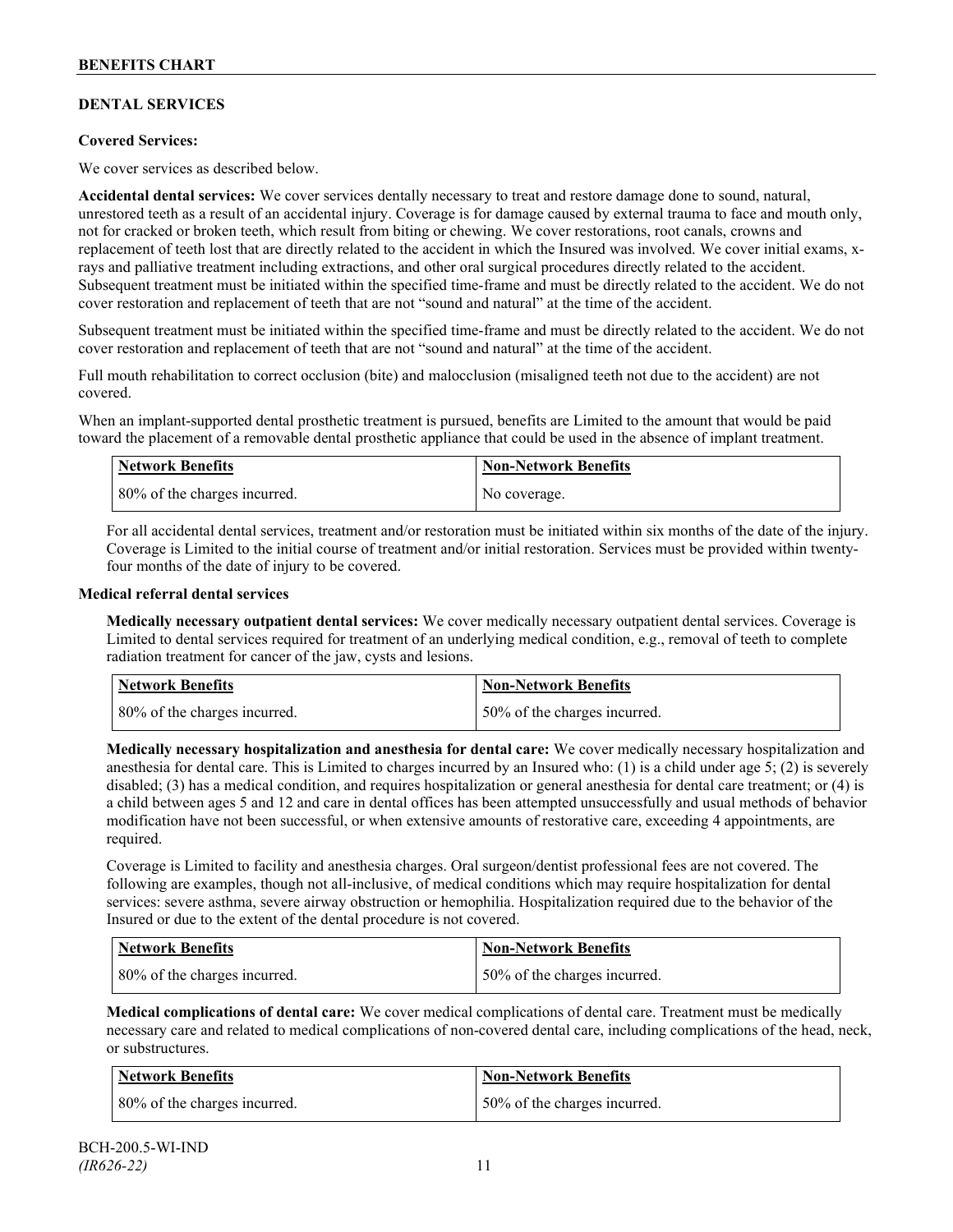**Oral surgery:** We cover oral surgery. Coverage is Limited to treatment of medical conditions requiring oral surgery, such as treatment of oral neoplasm, non-dental cysts, fracture of the jaw, trauma of the mouth and jaw, and any other oral surgery procedures provided as medically necessary dental services.

| Network Benefits             | <b>Non-Network Benefits</b>  |
|------------------------------|------------------------------|
| 80% of the charges incurred. | 50% of the charges incurred. |

**Treatment of cleft lip and cleft palate:** We cover treatment of cleft lip and cleft palate of a dependent child, including orthodontic treatment and oral surgery directly related to the cleft. Dental services which are not required for the treatment of cleft lip or cleft palate are not covered. If a dependent child covered under your Policy is also covered under a dental plan which includes orthodontic services, that dental plan shall be considered primary for the necessary orthodontic services. Oral appliances are subject to the same copayment, conditions and limitations as durable medical equipment.

| <b>Network Benefits</b>                               | <b>Non-Network Benefits</b>                           |
|-------------------------------------------------------|-------------------------------------------------------|
| Coverage level is same as corresponding Network       | Coverage level is same as corresponding Non-Network   |
| Benefits, depending on type of service provided, such | Benefits, depending on type of service provided, such |
| as Office Visits for Illness or Injury, Inpatient or  | as Office Visits for Illness or Injury, Inpatient or  |
| Outpatient Hospital Services.                         | Outpatient Hospital Services.                         |

**Treatment of temporomandibular disorder (TMD) and craniomandibular disorder (CMD):** We cover diagnostic procedures, surgical treatment and non-surgical treatment (including intraoral splint therapy devices) for temporomandibular disorder (TMD) and craniomandibular disorder (CMD), which is medically necessary care. Dental services which are not required to directly treat TMD or CMD are not covered.

| <b>Network Benefits</b>      | Non-Network Benefits         |
|------------------------------|------------------------------|
| 80% of the charges incurred. | 50% of the charges incurred. |

## **Not Covered:**

- Dental treatment, procedures or services not listed in this Benefits Chart.
- Accident-related dental services if treatment is: (1) provided to teeth which are not sound and natural; (2) to teeth which have been restored; (3) initiated beyond six months from the date of the injury; (4) received beyond the initial treatment or restoration; or (5) received beyond twenty-four months from the date of injury.
- Accident-related dental services by a Non-Network provider.
- Oral surgery to remove wisdom teeth.
- Orthognathic treatment or procedures and all related services.
- See "Services Not Covered" in your Policy.

# **DIABETIC EQUIPMENT AND SUPPLIES**

## **Covered Services:**

We cover physician prescribed medically appropriate and necessary drugs and supplies used in the management and treatment of diabetes for members with gestational, Type I or Type II diabetes including durable diabetic equipment and disposable supplies, as described below.

Certain items are only covered if your condition meets our coverage criteria and obtained through an authorized vendor. For more information on what we cover and any prior authorization requirements, call Member Services or log on to your "*my*HealthPartners" account at [healthpartners.com.](http://www.healthpartners.com/)

Insulin and medications for diabetes are covered as outpatient drugs under the "Prescription Drug Services" section.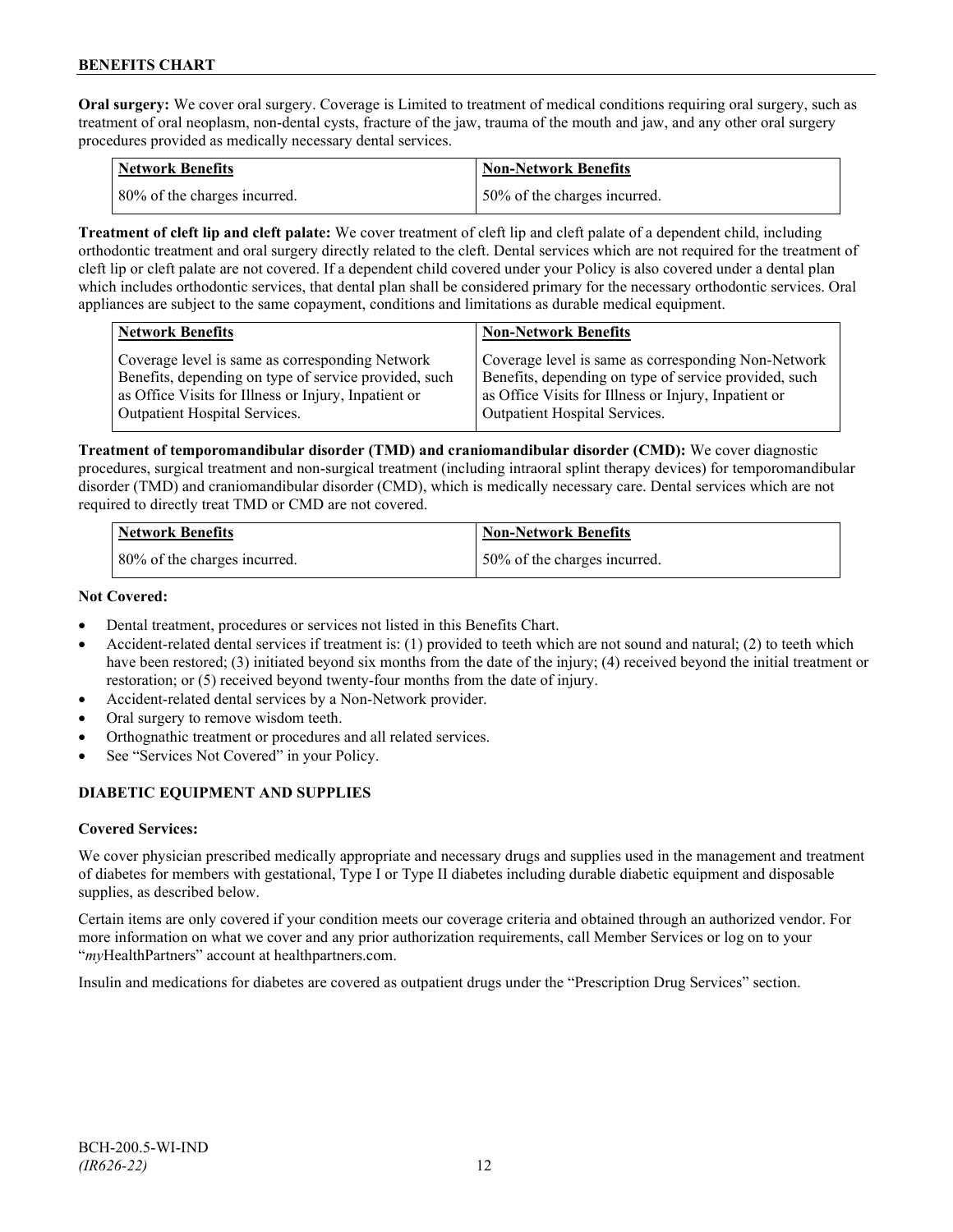**Pumps and pump supplies.** These include diabetic insulin pumps, diabetic infusion pumps and infusion pump supplies such as infusion sets, tubing, connectors and syringe reservoirs.

| <b>Network Benefits</b>      | <b>Non-Network Benefits</b>  |
|------------------------------|------------------------------|
| 80% of the charges incurred. | 50% of the charges incurred. |

## **All other durable equipment and diabetic supplies**

Durable Diabetic Equipment and Supplies. These include continuous glucose monitoring system (CGMS), transmitter, sensors and receivers, diabetic blood glucose monitors and control/calibrating solutions (for checking accuracy or testing equipment and test strips).

Disposable Diabetic Supplies. These are one-time use supplies, including syringes, lancets, lancet devices, blood and urine ketone test strips, and needles.

Certain diabetic supplies and equipment must be purchased at a pharmacy.

| <b>Network Benefits</b>      | <b>Non-Network Benefits</b>  |
|------------------------------|------------------------------|
| 80% of the charges incurred. | 50% of the charges incurred. |

#### **Limitations:**

- No more than a 90-day supply of diabetic supplies are covered and dispensed at a time.
- We require that certain diabetic supplies and equipment be purchased at a pharmacy.
- Diabetic supplies and equipment are limited to certain models and brands.
- Durable medical equipment and supplies must be obtained from or repaired by approved vendors.
- Covered services and supplies are based on established medical policies, which are subject to periodic review and modification by the medical or dental directors. Our medical policy for diabetic supplies includes information on our required models and brands. These medical policies (medical coverage criteria) are available by calling Member Services, or logging on to your "*my*HealthPartners" account at healthpartners.com.

## **Not Covered:**

- Replacement or repair of any covered items, if the items are (i) damaged or destroyed by misuse, abuse or carelessness, (ii) lost; or (iii) stolen.
- Duplicate or similar items.
- Labor and related charges for repair of any covered items which are more than the cost of replacement by an approved vendor.
- Batteries for monitors and equipment.
- Sales tax, mailing, delivery charges, service call charges.
- See "Services Not Covered" in your Policy.

## **DIAGNOSTIC IMAGING SERVICES**

## **Covered Services:**

We cover diagnostic imaging, when ordered by a provider and provided in a clinic or outpatient hospital facility.

We cover services provided in a clinic or outpatient hospital facility. To see the benefit level for inpatient hospital or skilled nursing facility services, see benefits under Inpatient Hospital and Skilled Nursing Facility Services.

#### **Outpatient magnetic resonance imaging (MRI) and computed tomography (CT)**

| Network Benefits             | <b>Non-Network Benefits</b>  |
|------------------------------|------------------------------|
| 80% of the charges incurred. | 50% of the charges incurred. |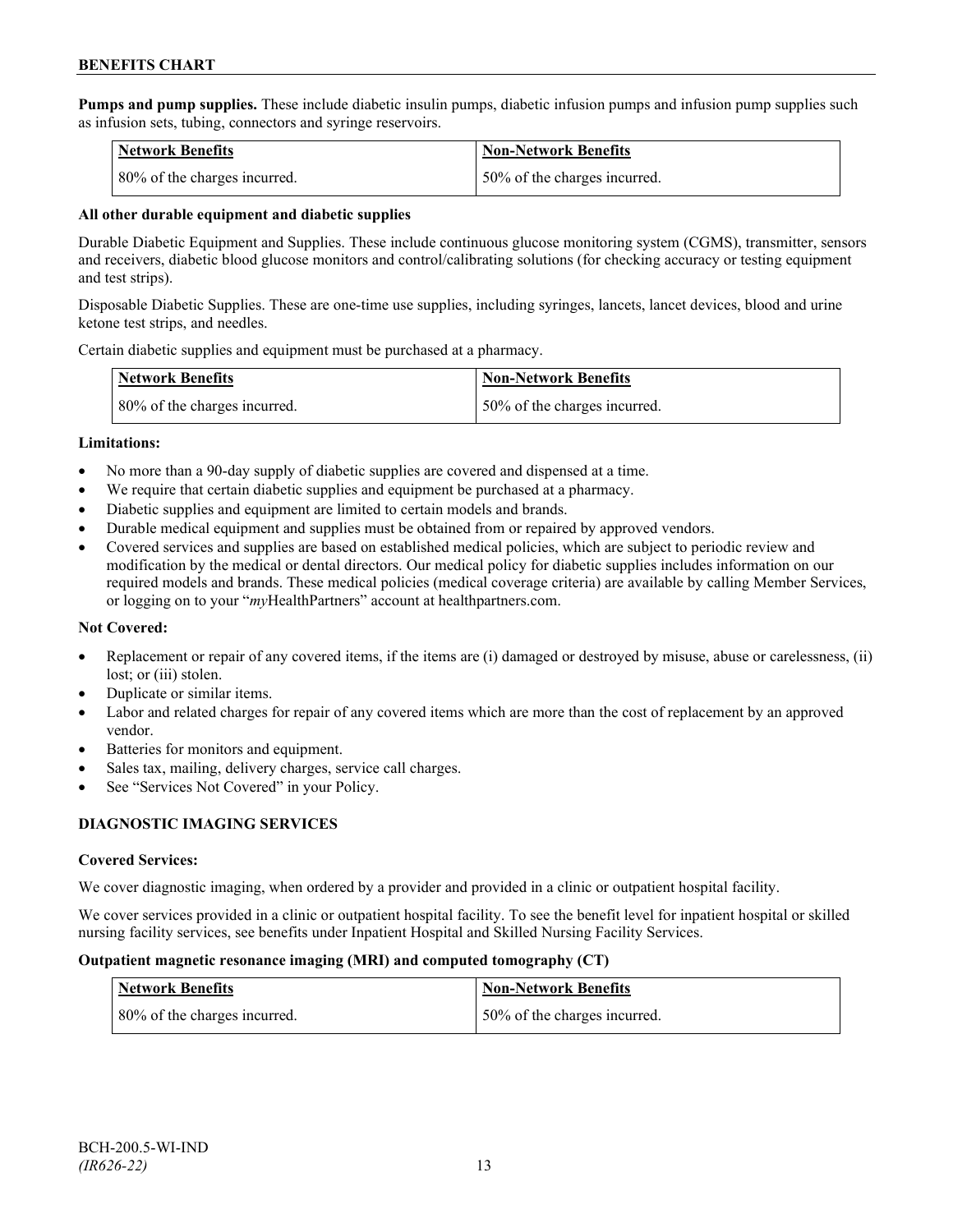#### **All other outpatient diagnostic imaging services**

#### **Services for illness or injury**

| <b>Network Benefits</b>      | Non-Network Benefits          |
|------------------------------|-------------------------------|
| 80% of the charges incurred. | 150% of the charges incurred. |

#### **Preventive services (MRI/CT procedures are not considered preventive)**

Diagnostic imaging services associated with preventive services are covered at the benefit level shown in the "Preventive Services" section of this Benefits Chart.

#### **Not Covered:**

See "Services Not Covered" in your Policy.

# **DURABLE MEDICAL EQUIPMENT, PROSTHETICS, ORTHOTICS AND SUPPLIES**

#### **Covered Services:**

We cover equipment and services, as described below.

We cover durable medical equipment and services, prosthetics, orthotics, and supplies, subject to the limitations below, including certain disposable supplies, and enteral feedings.

We cover external hearing aids, cochlear implants, and related treatment prescribed by a physician or by a licensed audiologist for Insureds under 18 years of age who have hearing loss.

We also cover basic hearing aids for Insureds age 18 or older for the correction of a hearing impairment.

Osseointegrated or bone-anchored hearing aids are only covered for Insureds who have hearing loss that is not correctable by any other procedure.

Hearing aids are Limited to one basic, standard hearing aid for each ear every three years.

A basic hearing aid is defined as a hearing device that consists of a microphone, amplifier, volume control, battery and receiver. It does not include upgrades above and beyond the functionality of a basic hearing aid, including, but not Limited to, hearing improvements for group settings, background noise, Bluetooth/remote control functionality, or extended warranties. Charges for upgrades above the cost of a basic, standard hearing aid are not covered.

Diabetic equipment and supplies are covered under the "Diabetic Equipment and Supplies" section.

| <b>Network Benefits</b>      | Non-Network Benefits         |
|------------------------------|------------------------------|
| 80% of the charges incurred. | 50% of the charges incurred. |

#### **Special dietary treatment for phenylketonuria (PKU) if it meets our medical coverage criteria**

| <b>Network Benefits</b>      | <b>Non-Network Benefits</b>  |
|------------------------------|------------------------------|
| 80% of the charges incurred. | 50% of the charges incurred. |

#### **Oral amino acid based elemental formula if it meets our medical coverage criteria**

| Network Benefits             | <b>Non-Network Benefits</b>  |
|------------------------------|------------------------------|
| 80% of the charges incurred. | 50% of the charges incurred. |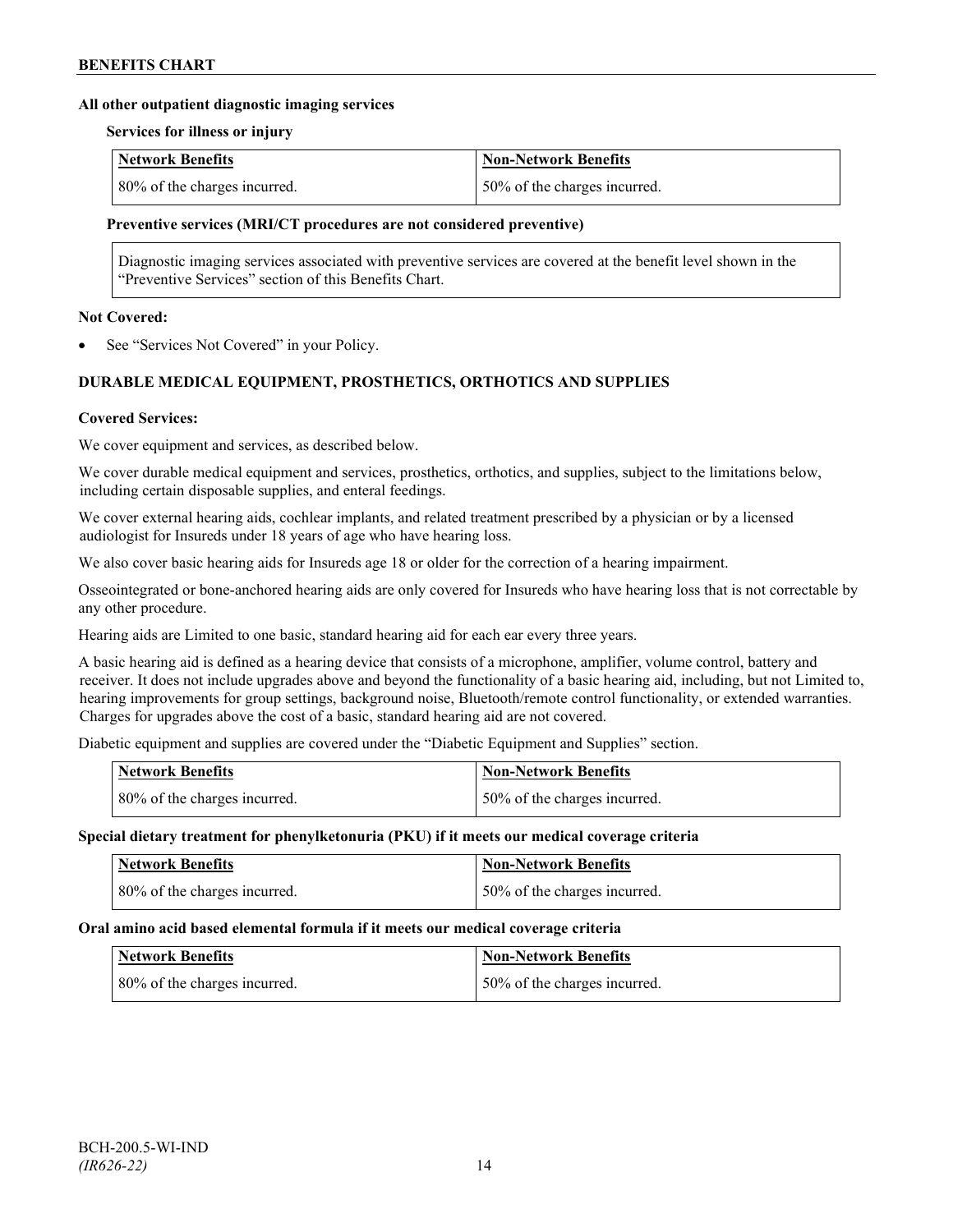## **Limitations:**

Coverage of durable medical equipment is Limited by the following.

- Payment will not exceed the cost of an alternate piece of equipment or service that is effective and medically necessary.
- For prosthetic benefits, other than oral appliances for cleft lip and cleft palate, payment will not exceed the cost of an alternate piece of equipment or service that is effective, medically necessary and enables Insureds to conduct standard activities of daily living.
- We reserve the right to determine if an item will be approved for rental vs. purchase.
- We require that certain diabetic supplies and equipment be purchased at a pharmacy.
- Covered services and supplies are based on established medical policies which are subject to periodic review and modification by the medical directors. Our medical policy for diabetic supplies includes information on our required models and brands. These medical policies (medical coverage criteria) are available by calling Member Services, or logging on to your "*my*HealthPartners" account at [healthpartners.com.](http://www.healthpartners.com/)

## **Not Covered:**

Items which are not eligible for coverage include, but are not Limited to:

- Replacement or repair of any covered items, if the items are (i) damaged or destroyed by misuse, abuse or carelessness, (ii) lost; or (iii) stolen.
- Duplicate or similar items.
- Labor and related charges for repair of any covered items which are more than the cost of replacement by an approved vendor.
- Sales tax, mailing, delivery charges, service call charges.
- Items which are primarily educational in nature or for hygiene, vocation, comfort, convenience or recreation.
- Communication aids or devices: equipment to create, replace or augment communication abilities including, but not Limited to, speech processors, receivers, communication boards, or computer or electronic assisted communication.
- Implantable and osseointegrated or bone-anchored hearing aids and their fitting, except as specifically described in this Benefits Chart. This exclusion does not apply to cochlear implants.
- Eyeglasses, contact lenses and their fitting, measurement and adjustment, except as specifically described in this Benefits Chart.
- Hair prostheses (wigs).
- Household equipment which primarily has customary uses other than medical, such as, but not Limited to, exercise cycles, air purifiers, central or unit air conditioners, water purifiers, non-allergenic pillows, mattresses or waterbeds.
- Household fixtures including, but not Limited to, escalators or elevators, ramps, swimming pools and saunas.
- Modifications to the structure of the home including, but not Limited to, wiring, plumbing or charges for installation of equipment.
- Vehicle, car or van modifications including, but not Limited to, hand brakes, hydraulic lifts and car carrier.
- Rental equipment while owned equipment is being repaired by non-contracted vendors, beyond one month rental of medically necessary equipment.
- Other equipment and supplies, including, but not Limited to assistive devices, that we determine are not eligible for coverage.
- See "Services Not Covered" in your Policy.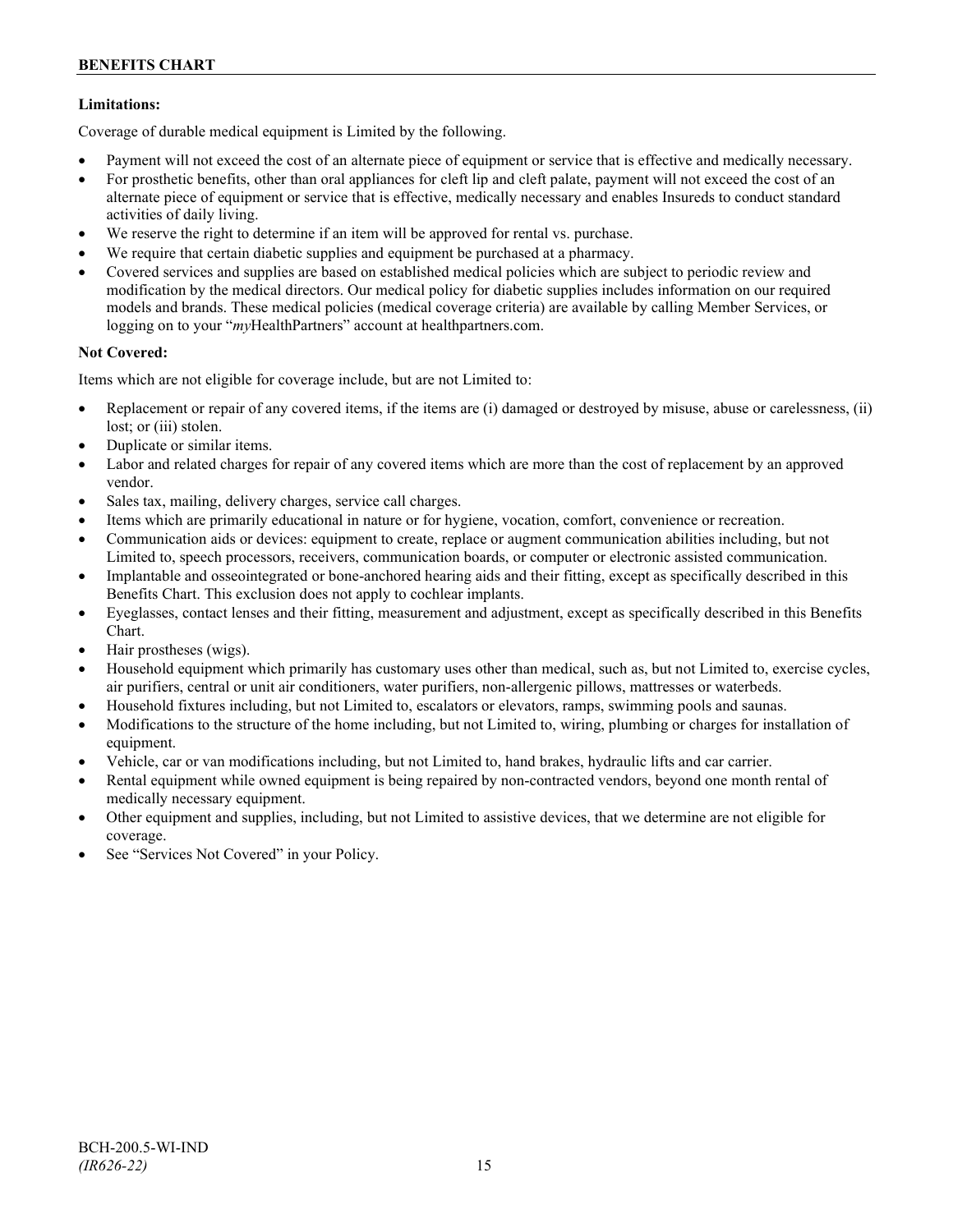# **EMERGENCY AND URGENTLY NEEDED CARE SERVICES**

## **Covered Services:**

We cover services for emergency care and urgently needed care if the services are otherwise eligible for coverage under your Policy.

**Urgently needed care.** These are services to treat an unforeseen illness or injury that:

- are required in order to prevent a serious deterioration in your health, and
- cannot be delayed until the next available clinic or office hours.

| <b>Network Benefits</b>                                                                                  | <b>Non-Network Benefits</b>  |
|----------------------------------------------------------------------------------------------------------|------------------------------|
| 100% of the charges incurred, subject to a<br>copayment of \$30 per visit.<br>Deductible does not apply. | 50% of the charges incurred. |

**Emergency care.** These are services to treat:

- the sudden, unexpected onset of illness or injury which, if left untreated or unattended until the next available clinic or office hours, would result in hospitalization, or
- a condition requiring professional health services immediately necessary to preserve life or stabilize health.

Emergency care includes emergency services as defined in Division BB, Title I, Section 102 of the Consolidated Appropriations Act of 2021.

When reviewing claims for coverage of emergency services, our medical director will take into consideration a reasonable layperson's belief that the circumstances required immediate medical care that could not wait until the next working day or next available clinic appointment.

## **Emergency care in a hospital emergency room, including professional services of a physician**

| Network Benefits             | <b>Non-Network Benefits</b> |
|------------------------------|-----------------------------|
| 80% of the charges incurred. | See Network Benefits.       |

## **Inpatient emergency care in a hospital**

| <b>Network Benefits</b>                    | <b>Non-Network Benefits</b> |
|--------------------------------------------|-----------------------------|
| $\frac{1}{2}$ 80% of the charges incurred. | See Network Benefits.       |

#### **Not Covered:**

See "Services Not Covered" in your Policy.

# **GENE THERAPY**

#### **Covered Services:**

We cover gene therapy treatment that meets our current medical coverage criteria.

| <b>Network Benefits</b>                                                                                                                                                                                 | <b>Non-Network Benefits</b> |
|---------------------------------------------------------------------------------------------------------------------------------------------------------------------------------------------------------|-----------------------------|
| Coverage level is same as corresponding Network<br>Benefit, depending on type of service provided, such as<br>Office Visits for Illness or Injury, Inpatient or<br><b>Outpatient Hospital Services.</b> | No coverage.                |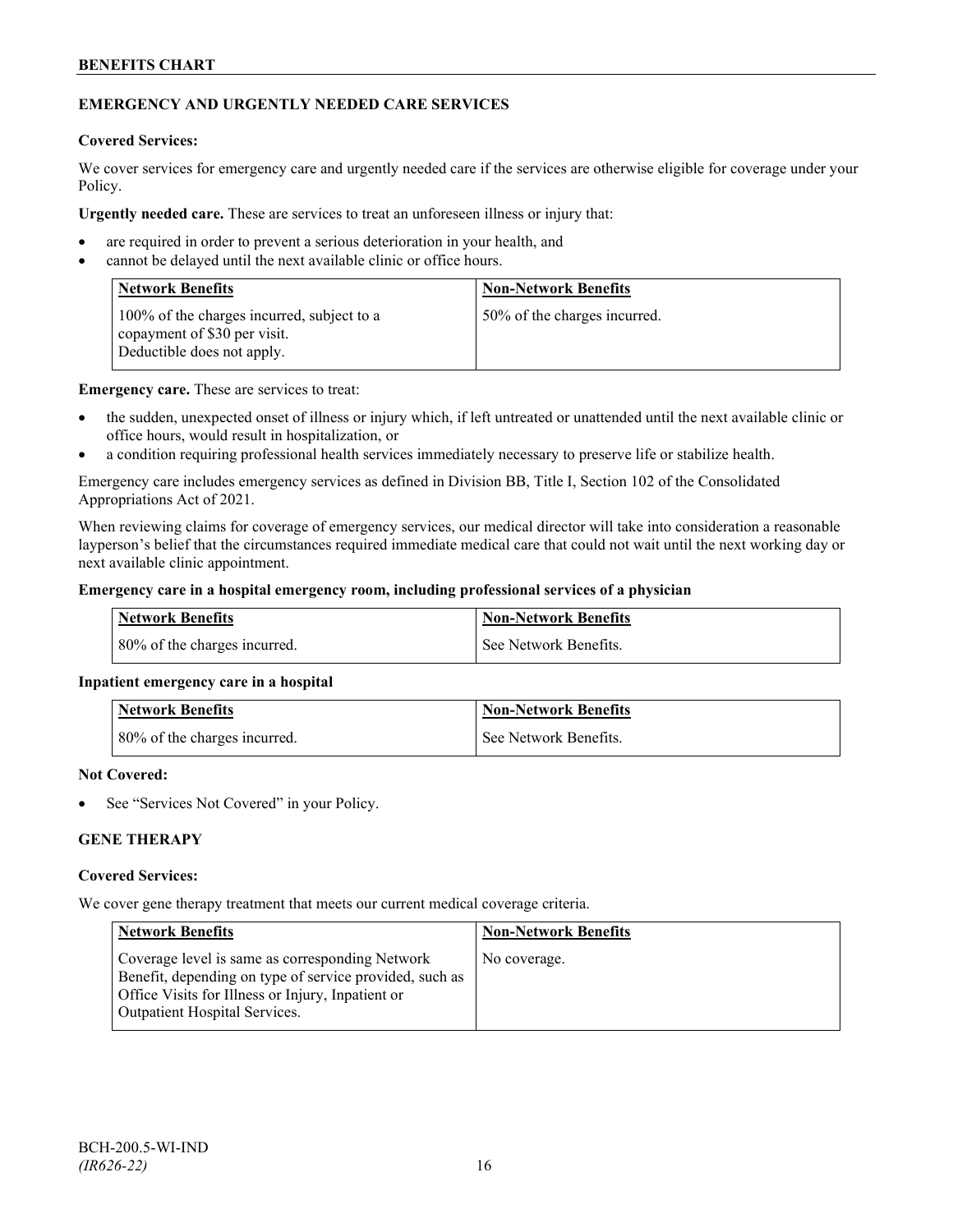# **Limitations:**

- Gene therapy must be provided by a designated provider.
- Specific types of gene therapy are Limited to therapies and conditions specified in our medical coverage criteria.

## **Not Covered:**

See "Services Not Covered" in your Policy.

# **HEALTH EDUCATION**

## **Covered Services:**

We cover education for preventive services and education for the management of chronic health problems (such as diabetes).

| <b>Network Benefits</b>                                     | <b>Non-Network Benefits</b>  |
|-------------------------------------------------------------|------------------------------|
| 100% of the charges incurred.<br>Deductible does not apply. | 50% of the charges incurred. |

#### **Not Covered:**

See "Services Not Covered" in your Policy.

# **HOME-BASED COMPREHENSIVE HEALTH RISK ASSESSMENT**

#### **Covered Services:**

If you meet our criteria for coverage, you may qualify for our home-based comprehensive health risk assessment program. The program covers a health assessment with a designated nurse practitioner.

| <b>Network Benefits</b>                                     | <b>Non-Network Benefits</b> |
|-------------------------------------------------------------|-----------------------------|
| 100% of the charges incurred.<br>Deductible does not apply. | No coverage.                |

## **Not Covered:**

See "Services Not Covered" in your Policy.

## **HOME HEALTH SERVICES**

#### **Covered Services:**

We cover skilled nursing services, physical therapy, occupational therapy, speech therapy, respiratory therapy and other therapeutic services, non-routine prenatal and routine postnatal well child visits (as described in our medical coverage criteria), phototherapy services for newborns, home health aide services and other eligible home health services when provided in your home, if you are homebound (i.e., unable to leave home without considerable effort due to a medical condition). Lack of transportation does not constitute homebound status. For phototherapy services for newborns and high risk prenatal services, supplies and equipment are included.

We cover total parenteral nutrition/intravenous ("TPN/IV") therapy, equipment, supplies and drugs in connection with IV therapy. IV line care kits are covered under Durable Medical Equipment.

We cover palliative care benefits. Palliative care includes symptom management, education and establishing goals of care. We waive the requirement that you be homebound for a Limited number of home visits for palliative care (as shown in this Benefits Chart), if you have a life-threatening, non-curable condition which has a prognosis of survival of two years or less. Additional palliative care visits are eligible under the home health services benefit if you are homebound and meet all other requirements defined in this section.

You do not need to be homebound to receive total parenteral nutrition/intravenous ("TPN/IV") therapy.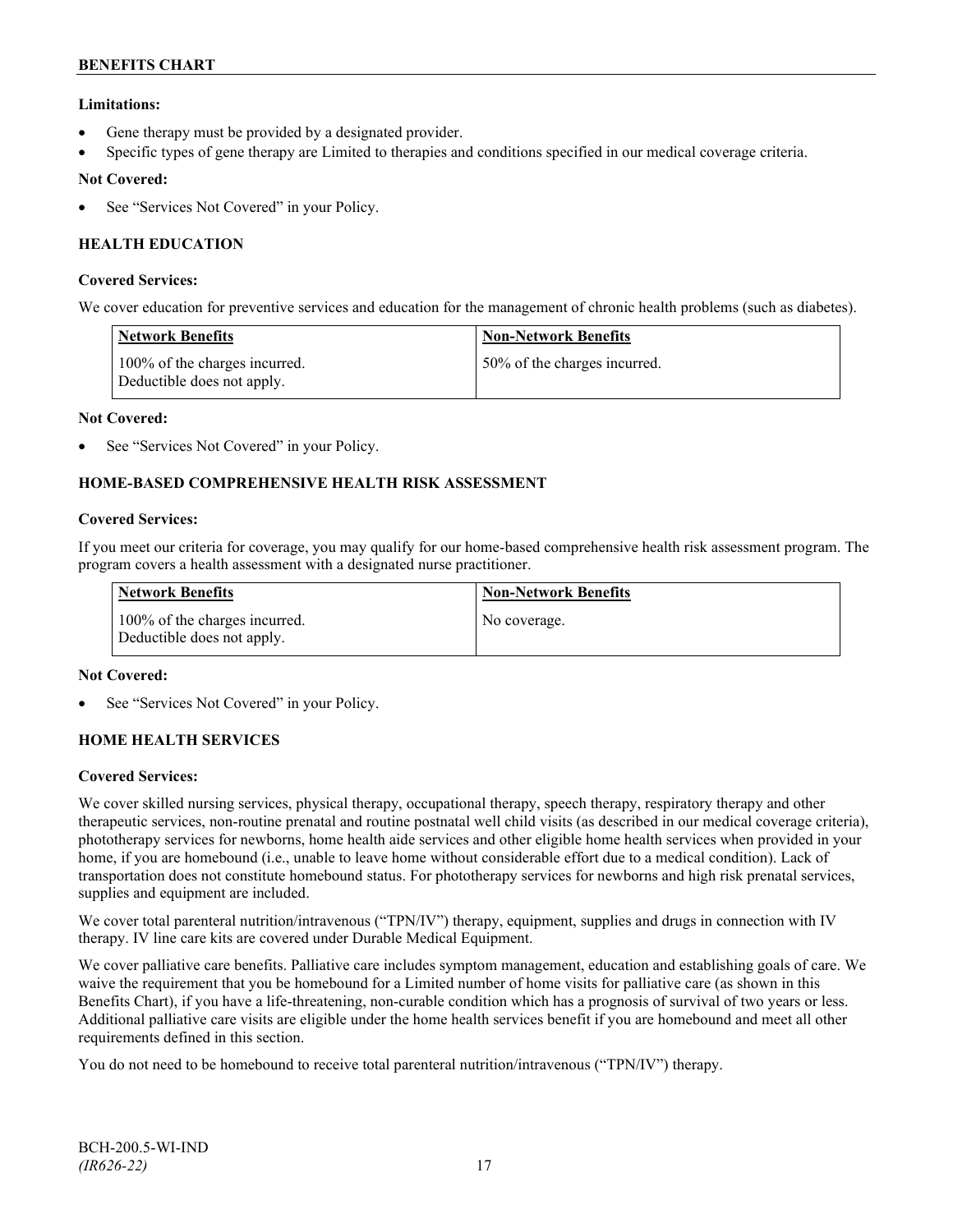Home health services are eligible and covered only when:

- medically necessary; and
- provided as rehabilitative care, terminal care or maternity care; and
- ordered by a physician, and included in the written home care plan.

#### **Physical therapy, occupational therapy, speech therapy, respiratory therapy, home health aide services and palliative care**

## **Primary Care Providers**

| <b>Network Benefits</b>                                                                                  | <b>Non-Network Benefits</b> |
|----------------------------------------------------------------------------------------------------------|-----------------------------|
| 100% of the charges incurred, subject to a<br>copayment of \$10 per visit.<br>Deductible does not apply. | No coverage.                |

#### **Specialty Care Providers**

| <b>Network Benefits</b>                                                                                  | <b>Non-Network Benefits</b> |
|----------------------------------------------------------------------------------------------------------|-----------------------------|
| 100% of the charges incurred, subject to a<br>copayment of \$30 per visit.<br>Deductible does not apply. | No coverage.                |

If more than one home health visit occurs in a day, a separate copayment applies to each. For example, if an occupational therapist and a physical therapist visit a member in the same day, a separate copayment will be charged for each visit.

#### **TPN/IV therapy, skilled nursing services, non-routine prenatal/postnatal services and phototherapy**

| Network Benefits                                            | <b>Non-Network Benefits</b> |
|-------------------------------------------------------------|-----------------------------|
| 100% of the charges incurred.<br>Deductible does not apply. | No coverage.                |

Each 24-hour visit (or shifts up to 24-hour visits) equals one visit and counts toward the Maximum visits for all other services shown below. Any visit that lasts less than 24 hours regardless of the length of the visit, will count as one visit toward the Maximum visits for all other services shown below. All visits must be medically necessary and benefit eligible.

#### **Routine postnatal well child visits**

| Network Benefits                                            | <b>Non-Network Benefits</b>  |
|-------------------------------------------------------------|------------------------------|
| 100% of the charges incurred.<br>Deductible does not apply. | 50% of the charges incurred. |

#### **Maximum visits for palliative care:**

If you are eligible to receive palliative care in the home and you are not homebound, there is a maximum of 12 visits per calendar year.

#### **Maximum visits for all services other than palliative care:**

| Network Benefits             | Non-Network Benefits |
|------------------------------|----------------------|
| 60 visits per calendar year. | No coverage.         |

The routine postnatal well child visits do not count toward the visit limit.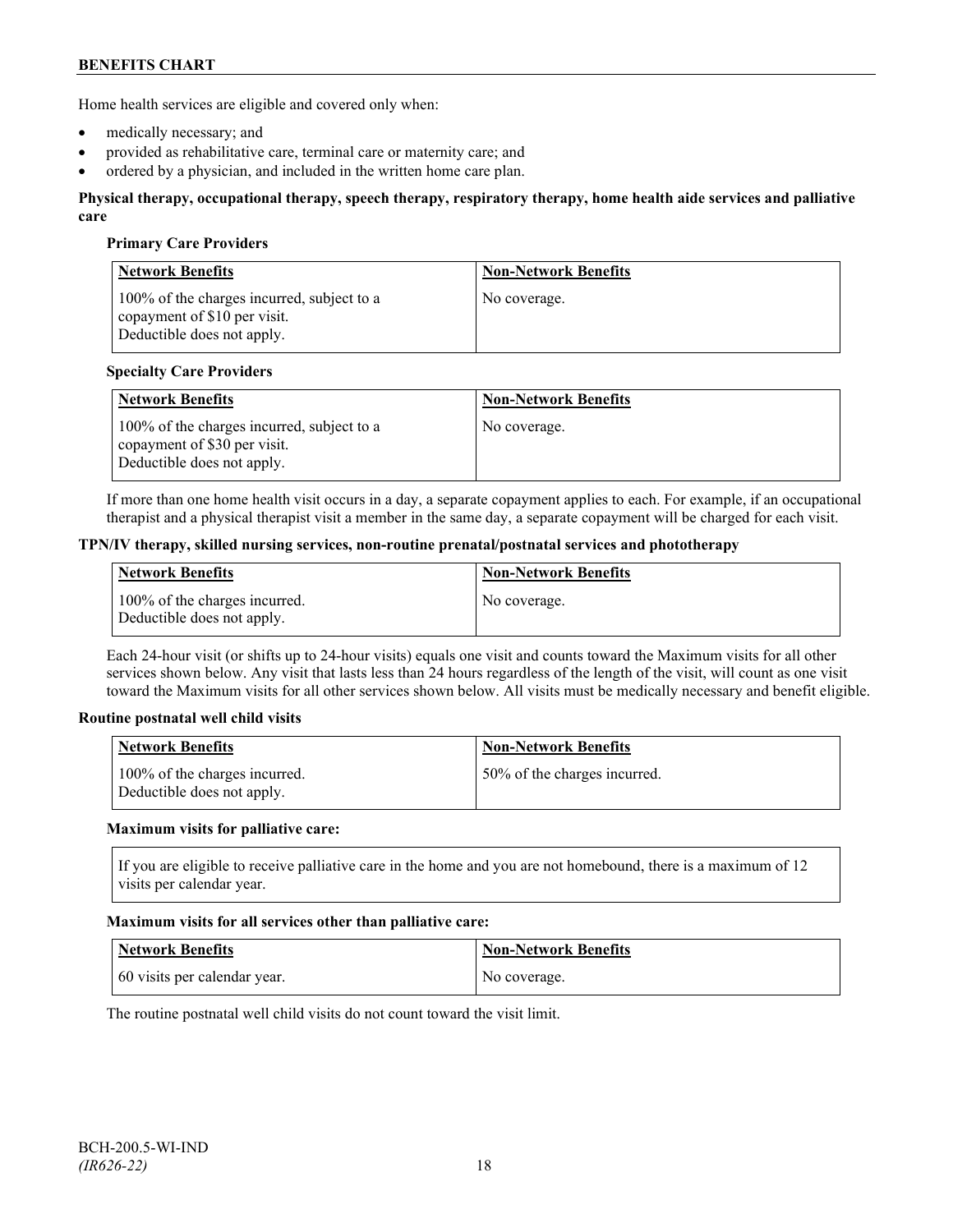## **Limitations:**

- Home health services are not provided as a substitute for a primary caregiver in the home or as relief (respite) for a primary caregiver in the home. We will not reimburse family members or residents in your home for the above services.
- A service shall not be considered a skilled nursing service merely because it is performed by, or under the direct supervision of, a licensed nurse. Where a service (such as tracheotomy suctioning or ventilator monitoring) or like services, can be safely and effectively performed by a non-medical person (or self-administered), without the direct supervision of, a licensed nurse, the service shall not be regarded as a skilled nursing service, whether or not a skilled nurse actually provides the service. The unavailability of a competent person to provide a non-skilled service shall not make it a skilled service when a skilled nurse provides it. Only the skilled nursing component of so-called "blended" services (i.e. services which include skilled and non-skilled components) are covered under this Benefits Chart.

## **Not Covered:**

- Home Health Services by a Non-Network provider.
- Financial or legal counseling services.
- Housekeeping or meal services in your home.
- Private duty nursing services.
- Services provided by a family member or enrollee, or a resident in the enrollee's home.
- Vocational rehabilitation and recreational or educational therapy. Recreation therapy is therapy provided solely for the purpose of recreation, including, but not Limited to: (a) requests for physical therapy or occupational therapy to improve athletic ability, and (b) braces or guards to prevent sports injuries.
- See "Services Not Covered" in your Policy.

# **HOME HOSPICE SERVICES**

## **Applicable Definitions:**

**Part-time.** This is up to two hours of service per day, more than two hours is considered continuous care.

**Continuous Care.** This is from two to twelve hours of service per day provided by a registered nurse, licensed practical nurse, or home health aide, during a period of crisis in order to maintain a terminally ill patient at home.

**Appropriate Facility.** This is a nursing home, hospice residence, or other inpatient facility.

**Custodial Care Related to Hospice Services.** This means providing assistance in the activities of daily living and the care needed by a terminally ill patient which can be provided by primary caregiver (i.e., family member or friend) who is responsible for the patient's home care.

## **Covered Services:**

**Home hospice program:** We cover the services described below if you are terminally ill and accepted as a home hospice program participant. You must meet the eligibility requirements of the program, and elect to receive services through the home hospice program. The services will be provided in your home, with inpatient care available when medically necessary as described below. If you elect to receive hospice services, you do so in lieu of curative treatment for your terminal illness for the period you are enrolled in the home hospice program.

**Eligibility:** In order to be eligible to be enrolled in the home hospice program, you must: (1) be a terminally ill patient (prognosis of six months or less); (2) have chosen a palliative treatment focus (i.e., emphasizing comfort and supportive services rather than treatment attempting to cure the disease or condition); and (3) continue to meet the terminally ill prognosis as reviewed by our medical director or his or her designee over the course of care. You may withdraw from the home hospice program at any time.

**Eligible services:** Hospice services include the following services provided in accordance with an approved hospice treatment plan:

- Home Health Services:
	- o Part-time care provided in your home by an interdisciplinary hospice team (which may include a physician, nurse, social worker, and spiritual counselor) and medically necessary home health services are covered.
	- o One or more periods of continuous care in your home or in a setting which provides day care for pain or symptom management, when medically necessary, will be covered.
- Inpatient Services: We cover medically necessary inpatient services.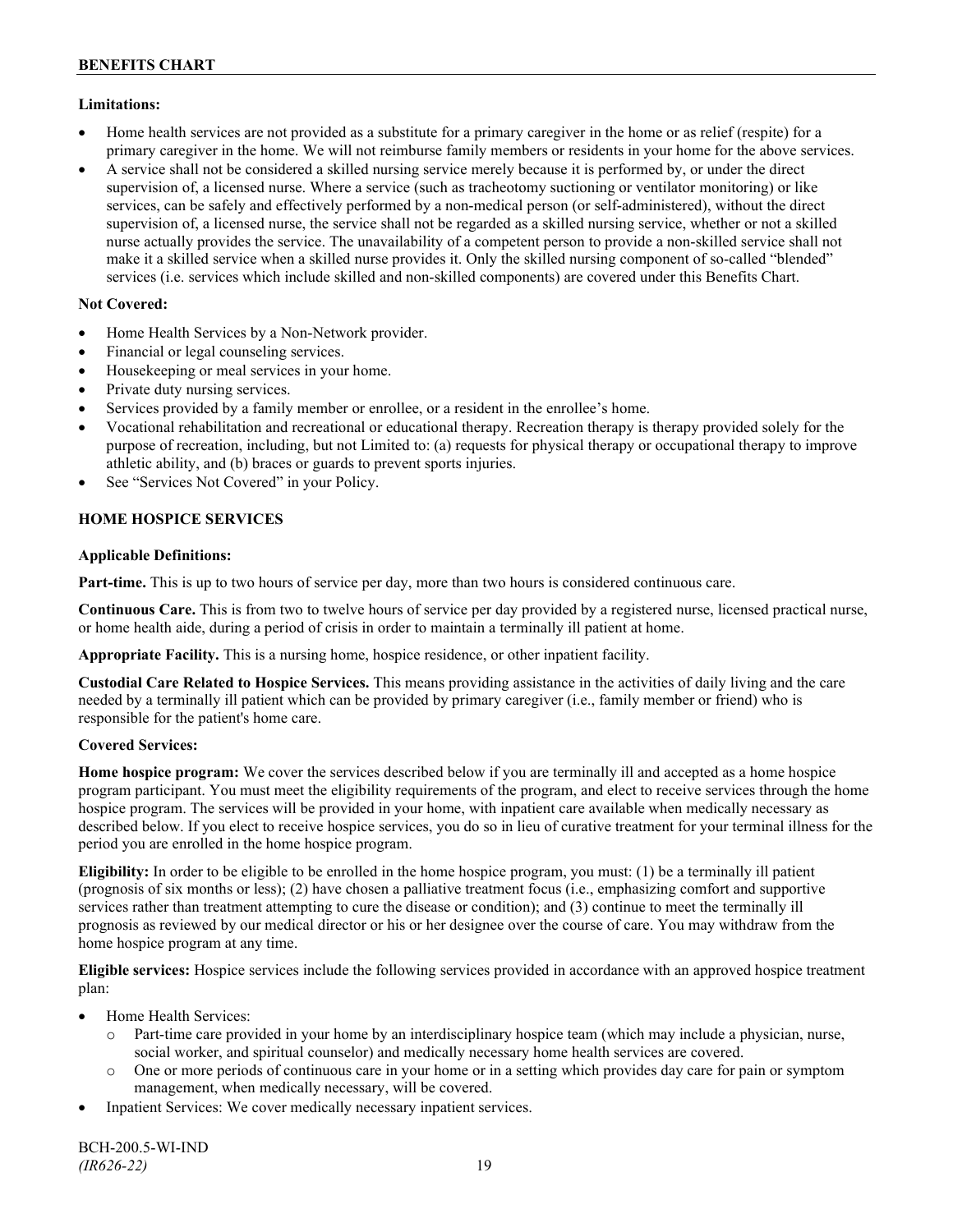- Other Services:
	- o Respite care is covered for care in your home or in an appropriate facility, to give your primary caregivers (i.e., family members or friends) rest and/or relief when necessary in order to maintain a terminally ill patient at home*.*
	- o Medically necessary medications for pain and symptom management.
	- o Semi-electric hospital beds and other durable medical equipment are covered.
	- o Emergency and non-emergency care is covered.

| <b>Network Benefits</b>      | <b>Non-Network Benefits</b> |
|------------------------------|-----------------------------|
| 80% of the charges incurred. | No coverage.                |

Respite care is Limited to 5 days per episode, and respite care and continuous care combined are Limited to 30 days.

# **Not Covered:**

- Home Hospice Services by a Non-Network provider.
- Financial or legal counseling services.
- Housekeeping or meal services in your home.
- Custodial or maintenance care related to hospice services, whether provided in the home or in a nursing home.
- Any service not specifically described as covered services under this home hospice services benefits.
- Any services provided by members of your family or residents in your home.
- See "Services Not Covered" in your Policy.

# **HOSPITAL AND SKILLED NURSING FACILITY SERVICES**

# **Covered Services:**

We cover services as described below.

# **Medical or surgical hospital services**

**Inpatient hospital services:** We cover the following medical or surgical services, for the treatment of acute illness or injury, which require the level of care only provided in an acute care facility. These services must be authorized by a physician.

Inpatient hospital services include: room and board; the use of operating or maternity delivery rooms; intensive care facilities; newborn nursery facilities; general nursing care, anesthesia, laboratory and diagnostic imaging services, radiation therapy, physical therapy, prescription drugs or other medications administered during treatment, blood and blood products (unless replaced), and blood derivatives, and other diagnostic or treatment related hospital services; physician and other professional medical and surgical services provided while in the hospital, including gender confirmation surgery that meets medical coverage criteria.

We cover, following a vaginal delivery, a minimum of 48 hours of inpatient care for the mother and newborn child. We cover, following a caesarean section delivery, a minimum of 96 hours of inpatient care for the mother and newborn child.

Health insurance issuers generally may not, under Federal law, restrict benefits for any hospital length of stay in connection with childbirth for the mother of newborn child to less than 48 hours following a vaginal delivery, or less than 96 hours following a caesarean section. However, Federal law generally does not prohibit the mother's or newborn's attending provider, after consulting with the mother, from discharging the mother or her newborn earlier than 48 hours (or 96 hours as applicable). In any case plans and issuers may not, under Federal law, require that a provider obtain authorization from the plan or the insurance issuer for prescribing a length of stay not in excess of 48 hours (or 96 hours).

| Network Benefits             | <b>Non-Network Benefits</b>   |
|------------------------------|-------------------------------|
| 80% of the charges incurred. | 150% of the charges incurred. |

Each Insured's admission or confinement, including that of a newborn child, is separate and distinct from the admission or confinement of any other Insured.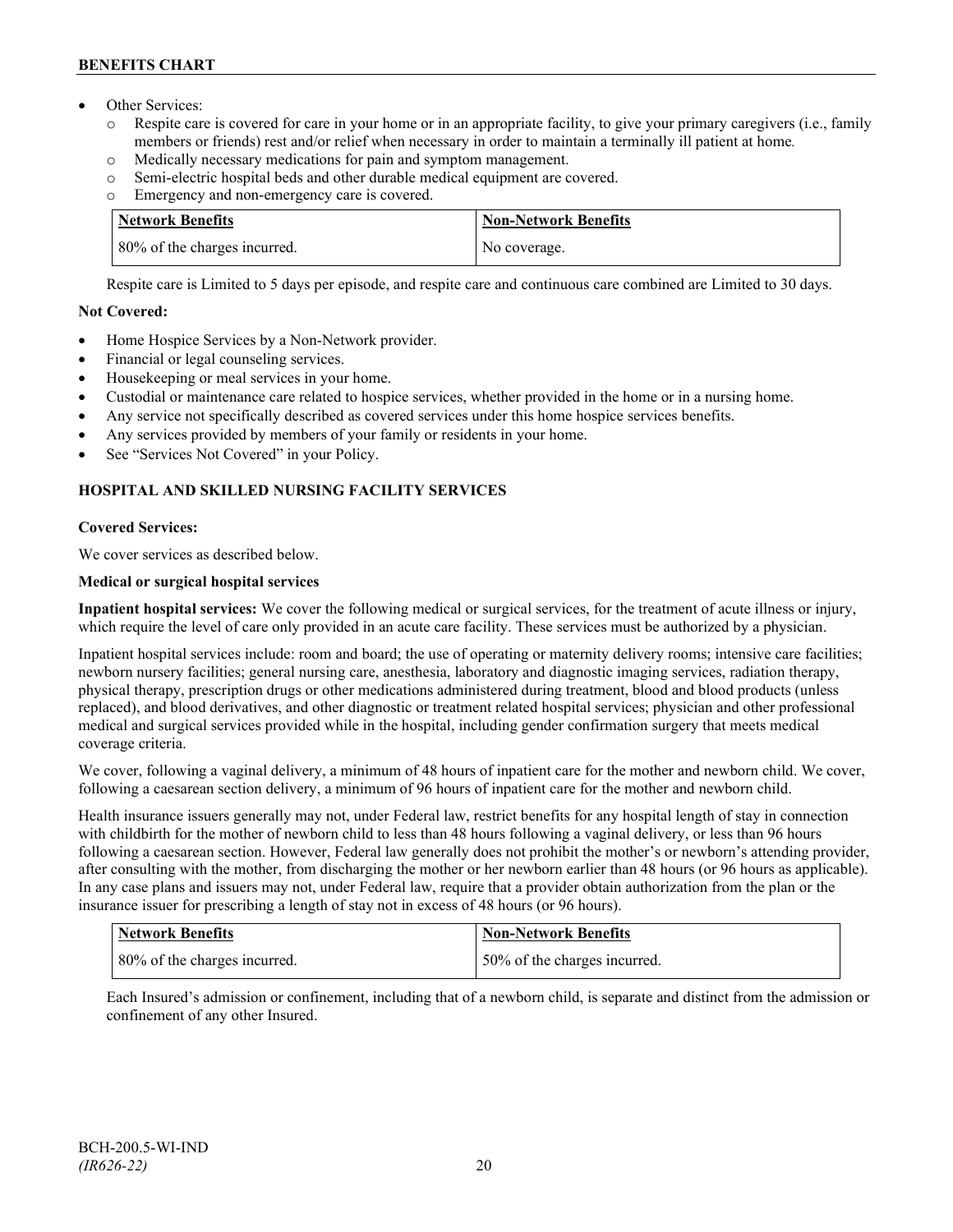**Outpatient hospital, ambulatory care or surgical facility services:** We cover the following medical and surgical services, for diagnosis or treatment of illness or injury on an outpatient basis. These services must be authorized by a physician.

Outpatient services include: use of operating rooms, maternity delivery rooms or other outpatient departments, rooms or facilities; and the following outpatient services: general nursing care, anesthesia, laboratory and diagnostic imaging services, radiation therapy, physical therapy, drugs administered during treatment, blood and blood products (unless replaced), and blood derivatives, and other diagnostic or treatment related outpatient services; physician and other professional medical and surgical services provided while an outpatient, including colonoscopies, and gender confirmation surgery that meets medical coverage criteria.

To see the benefit level for diagnostic imaging services, laboratory services and physical therapy, see benefits under Diagnostic Imaging Services, Laboratory Services and Physical Therapy in this Benefits Chart.

| <b>Network Benefits</b>      | <b>Non-Network Benefits</b>  |
|------------------------------|------------------------------|
| 80% of the charges incurred. | 50% of the charges incurred. |

**Skilled nursing facility care:** We cover room and board, daily skilled nursing and related ancillary services for post-acute treatment and rehabilitative care of illness or injury that meets medical coverage criteria.

| Network Benefits                             | <b>Non-Network Benefits</b>                  |
|----------------------------------------------|----------------------------------------------|
| 80% of the charges incurred.                 | 50% of the charges incurred.                 |
| Limited to a 30 day maximum per confinement. | Limited to a 30 day maximum per confinement. |

Each day of services provided under the Network Benefits and Non-Network Benefits, combined, applies toward the maximum shown above.

#### **Not Covered:**

- Services for items for personal convenience, such as television rental, are not covered.
- See "Services Not Covered" in your Policy.

## **INFERTILITY DIAGNOSIS**

## **Covered Services:**

We cover the diagnosis of infertility. These services include diagnostic procedures and tests provided in connection with an infertility evaluation, office visits and consultations to diagnose infertility.

| <b>Network Benefits</b>                                                                                  | <b>Non-Network Benefits</b>  |
|----------------------------------------------------------------------------------------------------------|------------------------------|
| 100% of the charges incurred, subject to a<br>copayment of \$30 per visit.<br>Deductible does not apply. | 50% of the charges incurred. |

Coverage is Limited to office visits and consultations to diagnose infertility. Treatment is not covered.

#### **Not Covered:**

- Infertility/fertility treatment, including, but not limited to, office visits, laboratory services, diagnostic imaging services, and fertility drugs, reversal of sterilization, and sperm, ova or embryo acquisition, retrieval or storage; however, we do cover office visits and consultations to diagnose infertility.
- Services related to the establishment of surrogate pregnancy and fees for a surrogate. However, pregnancy and maternity services are covered for an Insured under this Benefits Chart, including a surrogate pregnancy.
- See "Services Not Covered" in your Policy.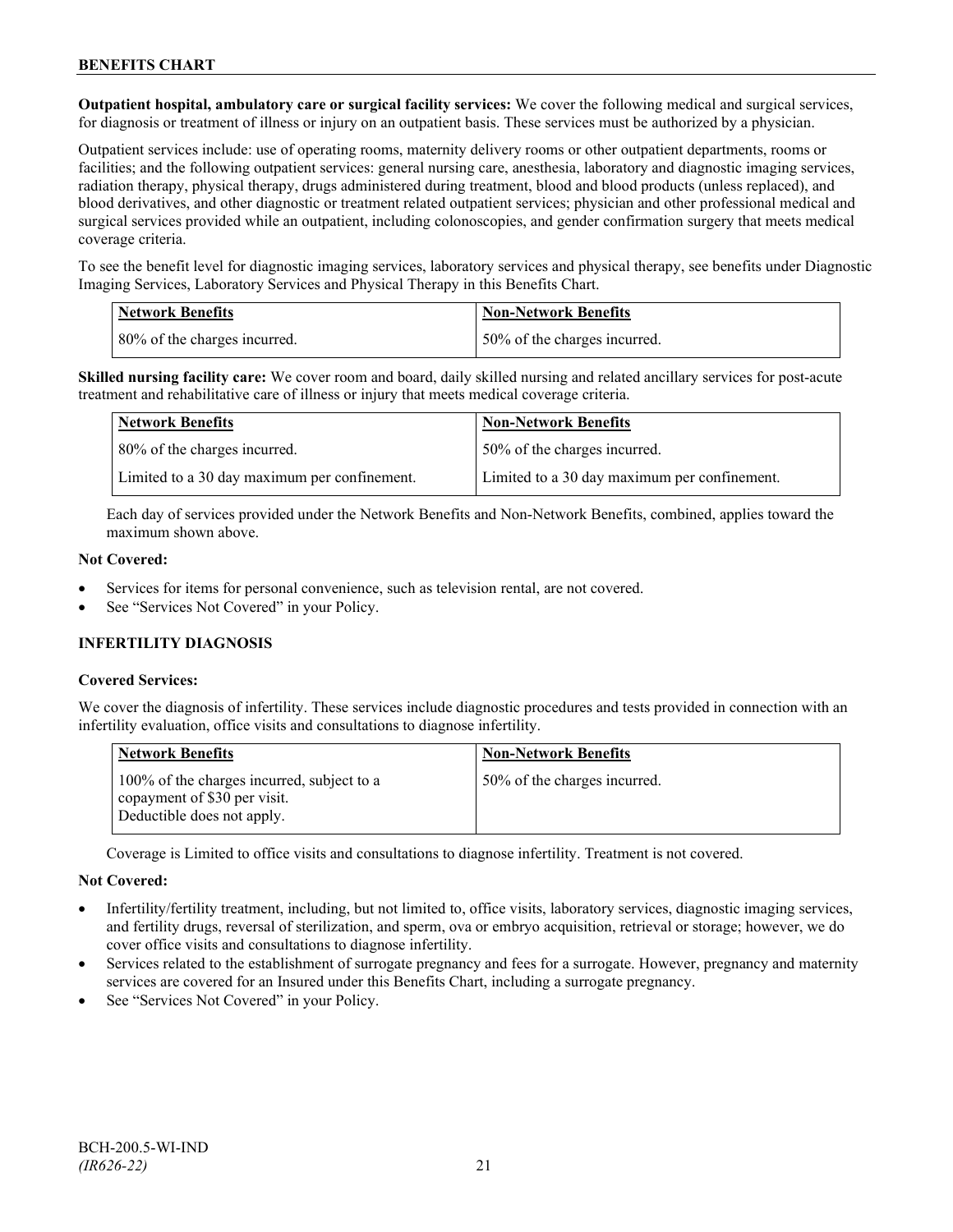# **LABORATORY SERVICES**

## **Covered Services:**

We cover laboratory tests when ordered by a provider and provided in a clinic or outpatient hospital facility. This includes blood tests to detect lead exposure in children between the ages of 6 months and 72 months.

To see the benefit level for inpatient hospital or skilled nursing facility services, see benefits under Inpatient Hospital and Skilled Nursing Facility Services in this Benefits Chart.

**Prostate-specific antigen (PSA) testing.** We cover prostate cancer screening for men 40 years of age or over who are symptomatic or in a high-risk category and for all men 50 years of age or older.

| <b>Network Benefits</b>                                     | <b>Non-Network Benefits</b>  |
|-------------------------------------------------------------|------------------------------|
| 100% of the charges incurred.<br>Deductible does not apply. | 50% of the charges incurred. |

#### **All other laboratory services**

#### **Services for illness or injury**

| Network Benefits                                            | <b>Non-Network Benefits</b>  |
|-------------------------------------------------------------|------------------------------|
| 100% of the charges incurred.<br>Deductible does not apply. | 50% of the charges incurred. |

# **Preventive services**

Laboratory services associated with preventive services are covered at the benefit level shown in the "Preventive Services" section of this Benefits Chart.

#### **Not Covered:**

See "Services Not Covered" in your Policy.

## **MASTECTOMY RECONSTRUCTION BENEFIT**

#### **Covered Services:**

We cover reconstruction of the breast on which the mastectomy has been performed; surgery and reconstruction of the other breast to produce symmetrical appearance, and prostheses and physical complications of all stages of mastectomy, including lymphedemas.

| Network Benefits                                      | <b>Non-Network Benefits</b>                           |
|-------------------------------------------------------|-------------------------------------------------------|
| Coverage level is same as corresponding Network       | Coverage level is same as corresponding Non-Network   |
| Benefits, depending on type of service provided, such | Benefits, depending on type of service provided, such |
| as Office Visits for Illness or Injury, Inpatient or  | as Office Visits for Illness or Injury, Inpatient or  |
| <b>Outpatient Hospital Services.</b>                  | Outpatient Hospital Services.                         |

#### **Not Covered:**

See "Services Not Covered" in your Policy.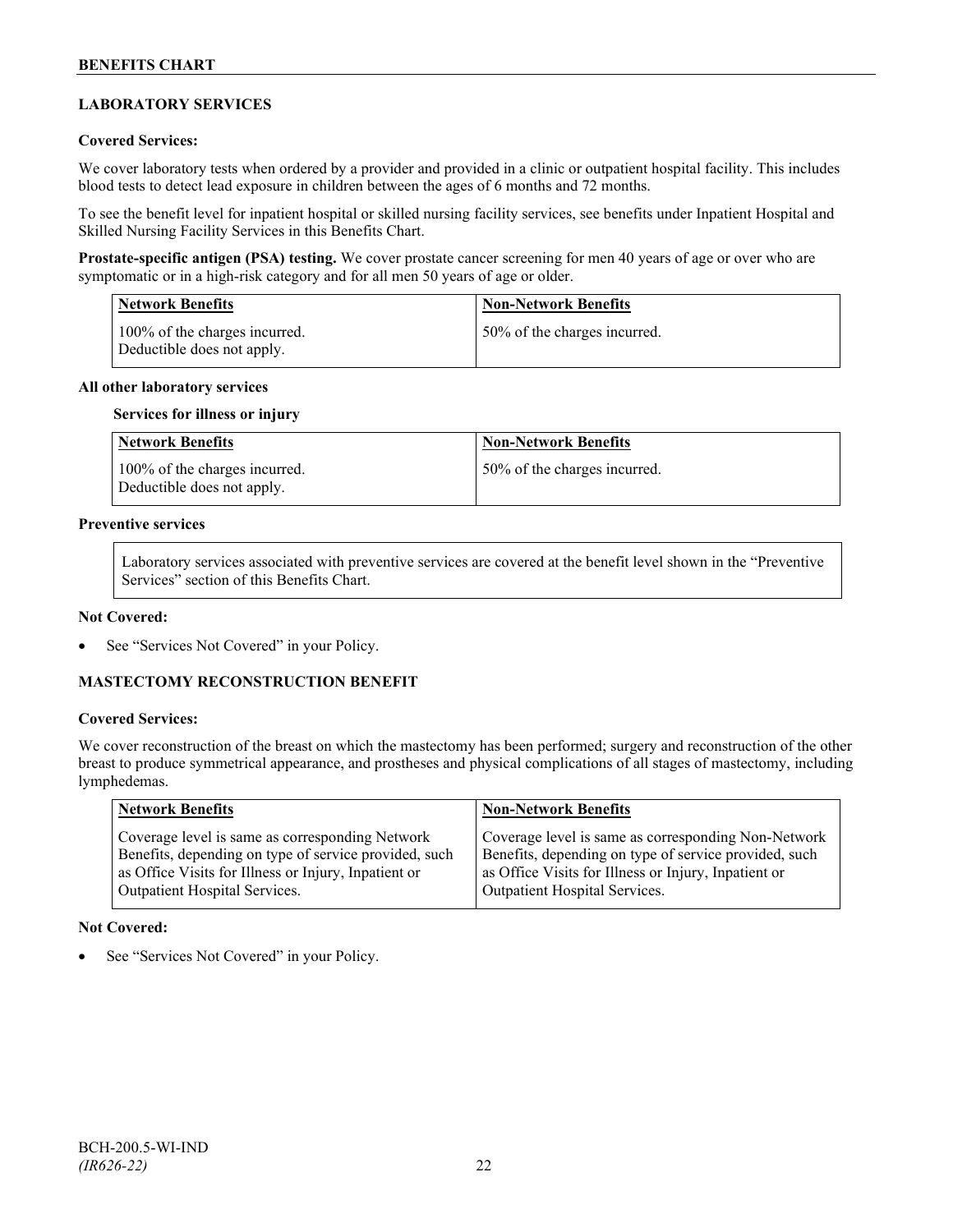# **MEDICATION THERAPY DISEASE MANAGEMENT PROGRAM**

## **Covered Services:**

If you meet our criteria for coverage, you may qualify for our Medication Therapy Disease Management Program.

The program covers consultations with a designated Network pharmacist.

Covered services are based on established medical policies, which are subject to periodic review and modification by the medical directors. These medical policies (medical coverage criteria) are available by calling Member Services, or logging on to your "*my*HealthPartners" account at [healthpartners.com.](http://www.healthpartners.com/)

| <b>Network Benefits</b>                                     | <b>Non-Network Benefits</b> |
|-------------------------------------------------------------|-----------------------------|
| 100% of the charges incurred.<br>Deductible does not apply. | No coverage.                |

#### **Not Covered:**

See "Services Not Covered" in your Policy.

# **OFFICE VISITS FOR ILLNESS OR INJURY**

#### **Covered Services:**

We cover the following when medically necessary: professional medical and surgical services and related supplies, including biofeedback, of physicians and other health care providers; blood and blood products (unless replaced) and blood derivatives.

We cover diagnosis and treatment of illness or injury to the eyes. Where contact or eye glass lenses are prescribed as medically necessary for the post-operative treatment of cataracts or for the treatment of aphakia, acute or chronic corneal pathology or keratoconus, we cover the initial evaluation, lenses and fitting. Insureds must pay for lens replacement beyond the initial pair.

Services received via video, e-visit or telephone are covered under the "Telehealth/Telemedicine Services" section.

#### **Office visits**

#### **Primary Care Providers**

| <b>Network Benefits</b>                                                                                  | <b>Non-Network Benefits</b>  |
|----------------------------------------------------------------------------------------------------------|------------------------------|
| 100% of the charges incurred, subject to a<br>copayment of \$10 per visit.<br>Deductible does not apply. | 50% of the charges incurred. |

#### **Specialty Care Providers**

| <b>Network Benefits</b>                                                                                  | <b>Non-Network Benefits</b>  |
|----------------------------------------------------------------------------------------------------------|------------------------------|
| 100% of the charges incurred, subject to a<br>copayment of \$30 per visit.<br>Deductible does not apply. | 50% of the charges incurred. |

#### **Convenience clinics**

| <b>Network Benefits</b>                                                                                 | <b>Non-Network Benefits</b>  |
|---------------------------------------------------------------------------------------------------------|------------------------------|
| 100% of the charges incurred, subject to a<br>copayment of \$5 per visit.<br>Deductible does not apply. | 50% of the charges incurred. |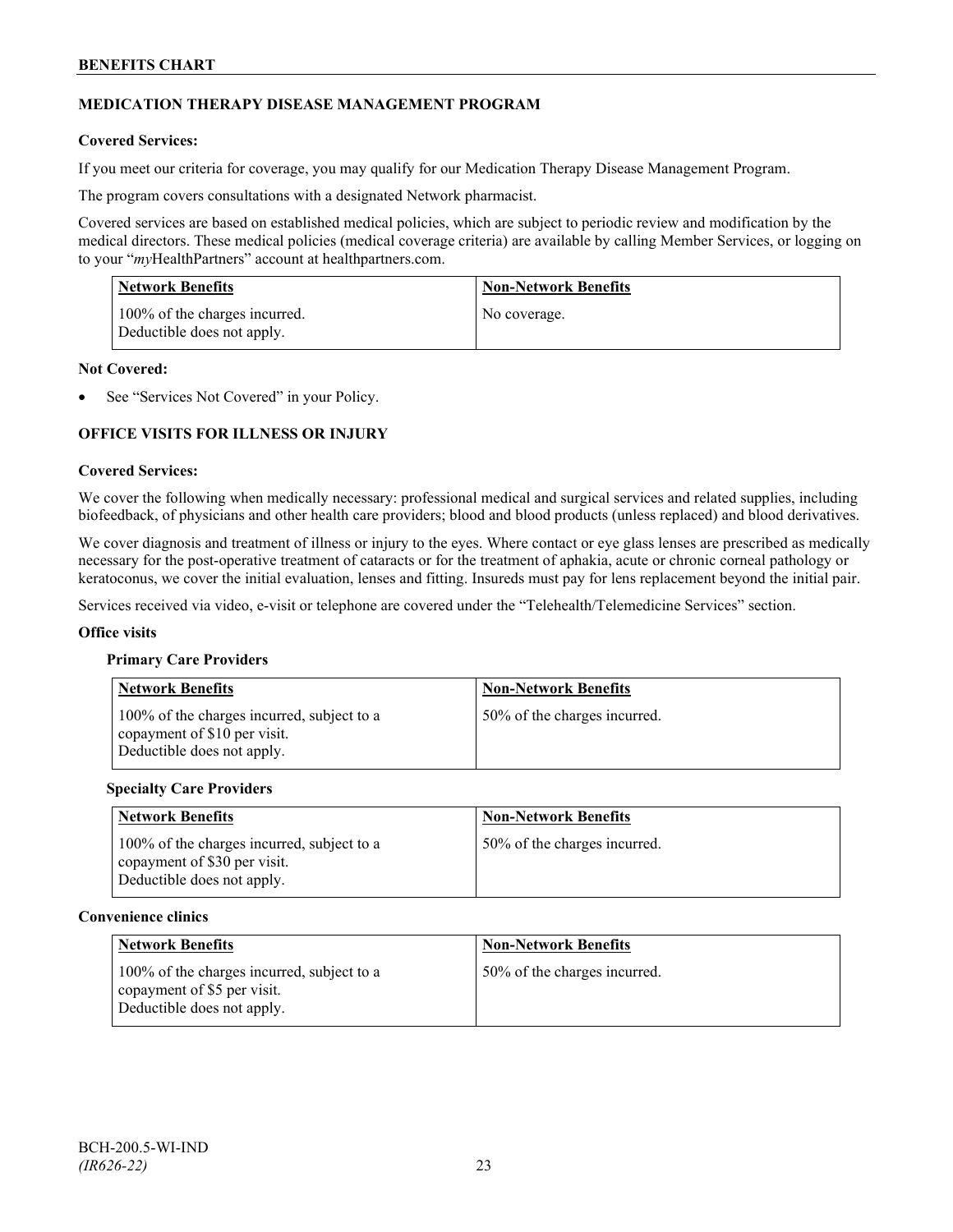## **Injections administered in a physician's office, other than immunizations**

## **Allergy injections**

| <b>Network Benefits</b>                                                                                           | <b>Non-Network Benefits</b>  |
|-------------------------------------------------------------------------------------------------------------------|------------------------------|
| 100% of the charges incurred, subject to a<br>copayment of \$2 per date of service.<br>Deductible does not apply. | 50% of the charges incurred. |

## **All other injections**

| <b>Network Benefits</b>                                                                                           | <b>Non-Network Benefits</b>  |
|-------------------------------------------------------------------------------------------------------------------|------------------------------|
| 100% of the charges incurred, subject to a<br>copayment of \$2 per date of service.<br>Deductible does not apply. | 50% of the charges incurred. |

#### **Not Covered:**

- Court ordered treatment, except as described in this Benefits Chart. Any resulting court ordered treatment for mental health services will be subject to the Policy's requirement for medical necessity.
- See "Services Not Covered" in your Policy.

# **PEDIATRIC EYEWEAR**

## **Covered Services:**

We cover pediatric eyewear for children.

Routine eye exams are covered under the "Preventive Services" section.

| <b>Network Benefits</b>      | Non-Network Benefits |
|------------------------------|----------------------|
| 80% of the charges incurred. | No coverage.         |

## **Limitations:**

- Coverage under this provision will continue until the end of the month in which the child turns 19.
- Limited to one of the following per calendar year:
	- o one pair of eyeglasses including one set of prescription lenses, frames from the designated eyewear collection, and anti scratch coating; or
	- o one pair of non-disposable contact lenses; or
	- a one year supply of disposable contact lenses.
- Contact lens fittings are limited to two per calendar year.

## **Not Covered:**

- Frames that are not included in the designated eyewear collection are not covered. However, one pair of lenses will be covered if a member chooses frames outside the designated eyewear collection.
- More than one pair of lenses or frames or non-disposable contacts per calendar year, regardless of the reason. This includes replacement of eyeglasses or contact lenses due to loss, breakage, theft, or change in prescription.
- Safety glasses or goggles for sports or vocational reasons.
- Upgrades including, but not limited to, UV protection and no-line multifocal lenses.
- See "Services Not Covered" in your Policy.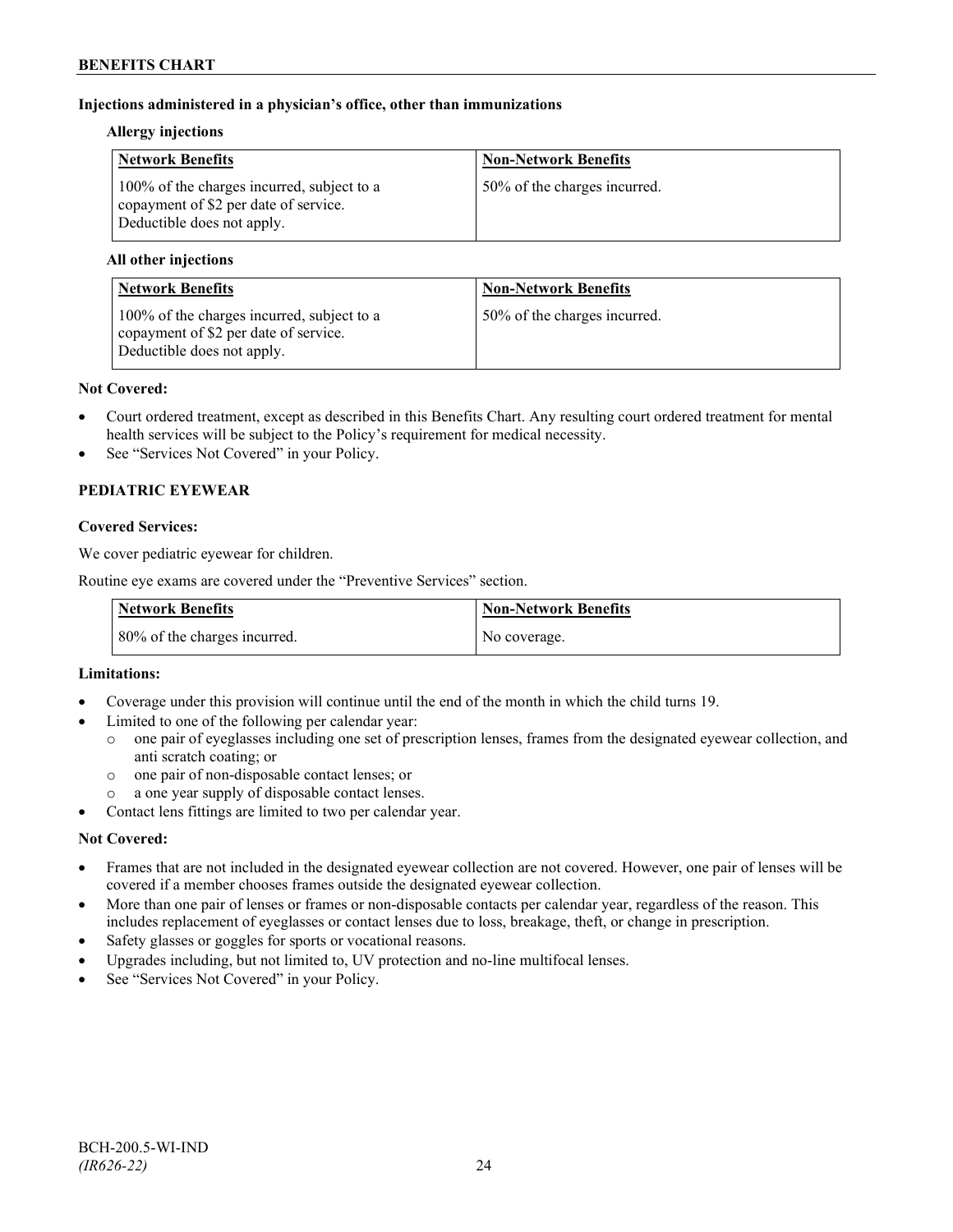# **PHYSICAL THERAPY, OCCUPATIONAL THERAPY, SPEECH THERAPY AND OTHER SPECIFIED THERAPIES**

## **Covered Services:**

We cover the following physical therapy, occupational therapy and speech therapy services:

- Medically necessary rehabilitative care to correct the effects of illness or injury.
- Habilitative services rendered for congenital, developmental or medical conditions which have significantly Limited the successful initiation of normal speech and normal motor development.

Massage therapy which is performed in conjunction with other treatment/modalities by a physical or occupational therapist, is part of a prescribed treatment plan and is not billed separately is covered.

We cover services provided in a clinic. We also cover physical therapy provided in an outpatient hospital facility. To see the benefit level for inpatient hospital or skilled nursing facility services, see benefits under "Inpatient Hospital and Skilled Nursing Facility Services".

## **Rehabilitative care**

#### **Primary Care Providers**

| <b>Network Benefits</b>                                                                                                                                                                                   | <b>Non-Network Benefits</b>                                                                                                   |
|-----------------------------------------------------------------------------------------------------------------------------------------------------------------------------------------------------------|-------------------------------------------------------------------------------------------------------------------------------|
| 100% of the charges incurred, subject to a<br>copayment of \$10 per visit.<br>Deductible does not apply.<br>Physical, Occupational and Speech Therapy are Limited<br>to 20 visits each per calendar year. | 50% of the charges incurred.<br>Physical, Occupational and Speech Therapy are Limited<br>to 20 visits each per calendar year. |

## **Specialty Care Providers**

| <b>Network Benefits</b>                                                                                                                                                                                   | <b>Non-Network Benefits</b>                                                                                                   |
|-----------------------------------------------------------------------------------------------------------------------------------------------------------------------------------------------------------|-------------------------------------------------------------------------------------------------------------------------------|
| 100% of the charges incurred, subject to a<br>copayment of \$30 per visit.<br>Deductible does not apply.<br>Physical, Occupational and Speech Therapy are Limited<br>to 20 visits each per calendar year. | 50% of the charges incurred.<br>Physical, Occupational and Speech Therapy are Limited<br>to 20 visits each per calendar year. |

In addition to the services provided above, we cover a minimum of:

- 20 visits per calendar year for pulmonary rehabilitation therapy,
- 36 visits per calendar year for cardiac rehabilitation therapy,
- 30 visits per calendar year for post-cochlear implant aural therapy,
- 20 visits per calendar year for cognitive rehabilitation therapy.

Visit limits by a Primary Care Provider and/or Specialty Care Providers are combined. The maximum number of visits are combined for Network Benefits and Non-Network Benefits.

## **Habilitative care**

#### **Primary Care Providers**

| <b>Network Benefits</b>                                                                                                                                                                                   | <b>Non-Network Benefits</b>                                                                                                     |
|-----------------------------------------------------------------------------------------------------------------------------------------------------------------------------------------------------------|---------------------------------------------------------------------------------------------------------------------------------|
| 100% of the charges incurred, subject to a<br>copayment of \$10 per visit.<br>Deductible does not apply.<br>Physical, Occupational and Speech Therapy are Limited<br>to 20 visits each per calendar year. | 50% of the charges incurred.<br>Physical, Occupational and Speech Therapy are Limited  <br>to 20 visits each per calendar year. |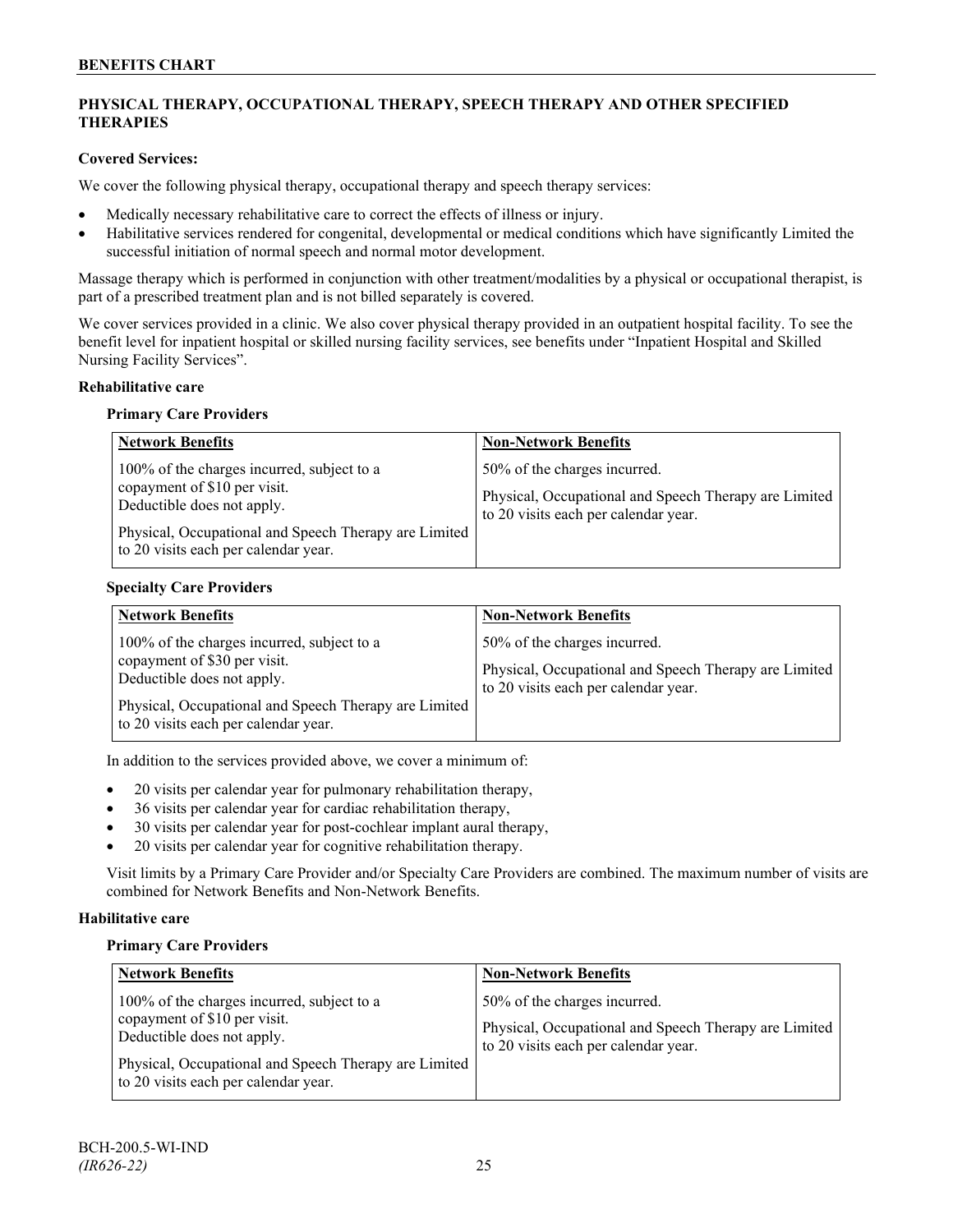## **Specialty Care Providers**

| <b>Network Benefits</b>                                                                                                                                                                                   | <b>Non-Network Benefits</b>                                                                                                   |
|-----------------------------------------------------------------------------------------------------------------------------------------------------------------------------------------------------------|-------------------------------------------------------------------------------------------------------------------------------|
| 100% of the charges incurred, subject to a<br>copayment of \$30 per visit.<br>Deductible does not apply.<br>Physical, Occupational and Speech Therapy are Limited<br>to 20 visits each per calendar year. | 50% of the charges incurred.<br>Physical, Occupational and Speech Therapy are Limited<br>to 20 visits each per calendar year. |

Visit limits by a Primary Care Provider and/or Specialty Care Providers are combined. The maximum number of visits is combined for Network Benefits and Non-Network Benefits.

# **Not Covered:**

- Massage therapy for the purpose of comfort or convenience of the Insured.
- See "Services Not Covered" in your Policy.

# **PRESCRIPTION DRUG SERVICES**

## **Covered Services:**

We cover prescription drugs and medications that can be self-administered or are administered in a physician's office.

## **For Network Benefits, drugs and medications must be obtained at a network pharmacy.**

# **If a copayment is required, you must pay one copayment for each 30-day supply, or portion thereof.**

# **Outpatient drugs (except as specified below)**

| <b>Network Benefits</b>                                                                                                                                                                                                                                                                                                                                                      | <b>Non-Network Benefits</b>  |
|------------------------------------------------------------------------------------------------------------------------------------------------------------------------------------------------------------------------------------------------------------------------------------------------------------------------------------------------------------------------------|------------------------------|
| 100% of the charges incurred, subject to a<br>copayment of \$5 for generic low cost formulary drugs,<br>and 100% of the charges incurred, subject to a<br>copayment of \$25 for generic high cost formulary<br>drugs.<br>Deductible does not apply.                                                                                                                          | 50% of the charges incurred. |
| Brand name formulary drugs are covered at 80% of the<br>charges incurred.                                                                                                                                                                                                                                                                                                    |                              |
| Non-formulary drugs are covered at 50% of the charges<br>incurred.                                                                                                                                                                                                                                                                                                           |                              |
| In no event will your cost for a formulary insulin drug<br>exceed \$25. Deductible does not apply to formulary<br>insulin drugs.                                                                                                                                                                                                                                             |                              |
| Oral chemotherapy drugs are included on the<br>Specialty Drug List. However, you pay the applicable<br>outpatient drug benefit. As required by Wisconsin law,<br>you will not pay higher cost sharing (deductible,<br>copayment or coinsurance) for orally administered<br>chemotherapy drugs than you pay for injected or<br>intravenously administered chemotherapy drugs. |                              |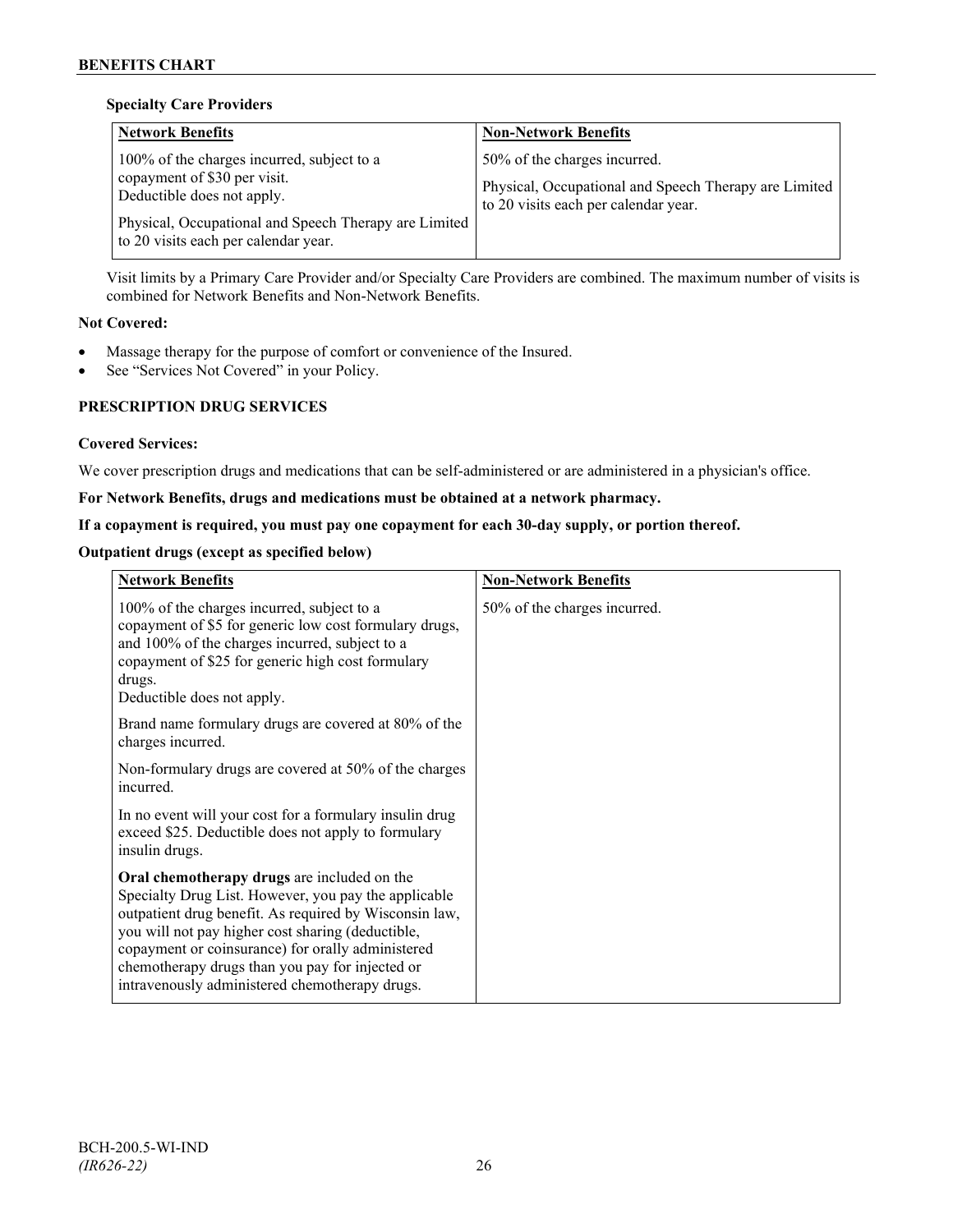## **Mail order drugs**

| <b>Network Benefits</b>                                                                                                                                                                                                                                                                                                 | <b>Non-Network Benefits</b>                                                                                |
|-------------------------------------------------------------------------------------------------------------------------------------------------------------------------------------------------------------------------------------------------------------------------------------------------------------------------|------------------------------------------------------------------------------------------------------------|
| For your convenience, you may also get up to a 90-day<br>supply of outpatient prescription drugs that can be self-<br>administered through the designated mail order service.<br>Outpatient drugs ordered through this service are<br>covered at the benefit percent and copayments shown in<br>Outpatient Drugs above. | Mail order drugs are only available through the<br>designated mail order service.<br>See Network Benefits. |
| Specialty Drugs are not available through the mail order<br>service.                                                                                                                                                                                                                                                    |                                                                                                            |

## **Specialty drugs that are self-administered**

| <b>Network Benefits</b>                                                                                                                                                                                                                                                                                                                                                      | <b>Non-Network Benefits</b> |
|------------------------------------------------------------------------------------------------------------------------------------------------------------------------------------------------------------------------------------------------------------------------------------------------------------------------------------------------------------------------------|-----------------------------|
| 50% of the charges incurred.                                                                                                                                                                                                                                                                                                                                                 | No coverage.                |
| Oral chemotherapy drugs are included on the<br>Specialty Drug List. However, you pay the applicable<br>outpatient drug benefit. As required by Wisconsin law,<br>you will not pay higher cost sharing (deductible,<br>copayment or coinsurance) for orally administered<br>chemotherapy drugs than you pay for injected or<br>intravenously administered chemotherapy drugs. |                             |

Specialty Drugs are Limited to drugs on the Specialty Drug List and must be obtained from a designated vendor.

## **Tobacco cessation drugs are covered for all FDA approved tobacco cessation drugs**

| <b>Network Benefits</b>                                     | <b>Non-Network Benefits</b>  |
|-------------------------------------------------------------|------------------------------|
| 100% of the charges incurred.<br>Deductible does not apply. | 50% of the charges incurred. |

## **Contraceptive drugs**

| <b>Network Benefits</b>                                                                                                                                         | <b>Non-Network Benefits</b>  |
|-----------------------------------------------------------------------------------------------------------------------------------------------------------------|------------------------------|
| 100% of the charges incurred for formulary drugs.<br>Deductible does not apply.                                                                                 | 50% of the charges incurred. |
| If a physician requests that a Non-Formulary<br>contraceptive drug be dispensed as written, the drug<br>will be covered at 100%, not subject to the deductible. |                              |

**ACA preventive medications.** We cover preventive medications currently recommended by USPSTF with an A or B rating if they are prescribed by your medical provider and they are listed on our Commercial ACA Preventive Drug List. Preventive medications are subject to periodic review and modification. Changes would be effective in accordance with the federal rules and reflected in our current medical coverage criteria for preventive care services.

| <b>Network Benefits</b>                                     | <b>Non-Network Benefits</b>  |
|-------------------------------------------------------------|------------------------------|
| 100% of the charges incurred.<br>Deductible does not apply. | 50% of the charges incurred. |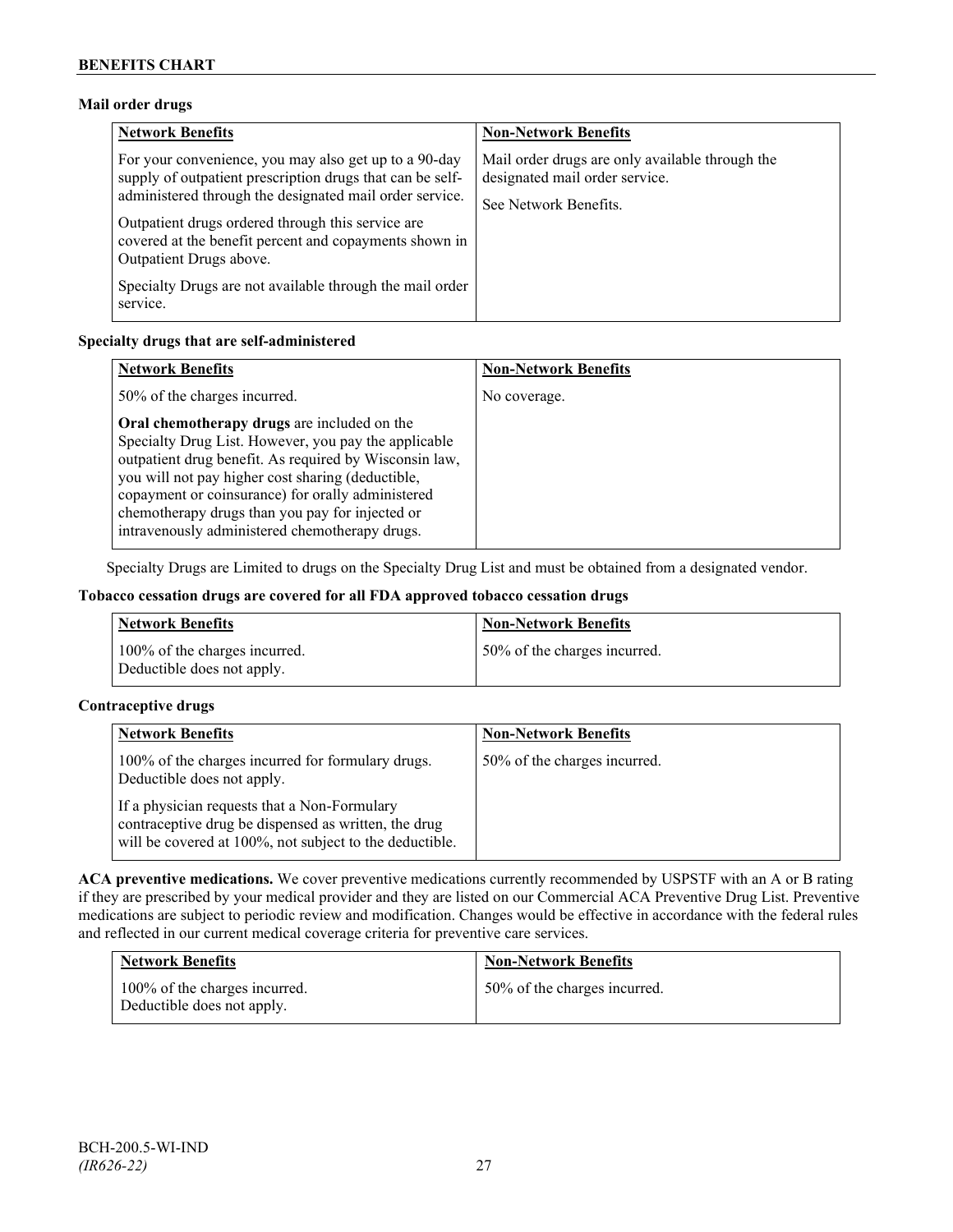# **Limitations:**

- Certain drugs may require prior authorization as indicated on the Formulary. HealthPartners may require prior authorization for the drug and also the site where the drug will be provided. Certain drugs are subject to our utilization review process and quantity limits.
- Certain non-formulary drugs require prior authorization. In addition, certain drugs may be subject to any quantity limits applied as part of our trial program. The trial drug program applies to new prescriptions for certain drugs which have high toxicity, low tolerance, high costs and/or high potential for waste. Trial drugs are indicated on the formulary and/or the Specialty Drug List. Your first fill of a trial drug may be limited to less than a month supply. If the drug is well tolerated and effective, you will receive the remainder of your first month supply.
- If an Insured requests a brand name drug when there is a generic equivalent, the brand name drug will be covered up to the charge that would apply to the generic drug, minus any required copayment. If a physician requests that a brand name drug be dispensed as written, the drug will be paid at the non-formulary benefit.
- We may require Insureds to try over-the-counter (OTC) drug alternatives before approving more costly formulary prescription drugs.
- Unless otherwise specified in the Prescription Drug Services section, you may receive up to a 30-day supply per prescription.
- New prescriptions to treat certain chronic conditions are Limited to a 30-day supply.
- A 90-day supply will be covered and dispensed only at pharmacies that participate in our extended day supply program.
- No more than a 30-day supply of Specialty Drugs will be covered and dispensed at a time unless it's a manufacturer supplied drug that cannot be split that supplies the Insured with more than a 30-day supply.

## **Not Covered:**

- Replacement of prescription drugs, medications, equipment and supplies due to loss, damage or theft.
- Nonprescription (over-the-counter) drugs or medications, including, but not Limited to, vitamins, supplements, homeopathic remedies, and non-FDA approved drugs, unless listed on the Formulary and prescribed by a physician or legally authorized health care provider under applicable state and federal law. This exclusion does not include over-thecounter contraceptives for women as allowed under the Affordable Care Act when the Insured obtains a prescription for the item. In addition, if the Insured obtains a prescription, this exclusion does not include aspirin to prevent cardiovascular disease for men and women of certain ages; folic acid supplements for women who may become pregnant; fluoride chemoprevention supplements for children without fluoride in their water source; and iron supplements for children ages 6-12 months who are at risk for anemia.
- All drugs for the treatment of sexual dysfunction.
- All drugs for the treatment of growth deficiency.
- Fertility drugs.
- Medical cannabis.
- Drugs on the Excluded Drug List. The Excluded Drug List includes select drugs within a therapy class that are not eligible for coverage. This includes drugs that may be excluded for certain indications. The Excluded Drug List is available at [healthpartners.com.](http://www.healthpartners.com/)
- Drugs that are newly approved by the FDA until they are reviewed and approved by HealthPartners Pharmacy and Therapeutics Committee.
- Medical devices approved by the FDA will not be covered under the Prescription Drug Services section unless they are on our formulary. Covered medical devices are generally submitted and reimbursed under your medical benefits.
- See "Services Not Covered" in your Policy.

## **PREVENTIVE SERVICES**

## **Applicable Definitions:**

**Routine Preventive Services** are routine healthcare services that include screenings, check-ups and counseling to prevent illness, disease or other health problems before symptoms occur.

**Diagnostic Services** are services to help a provider understand your symptoms, diagnose illness and decide what treatment may be needed. They may be the same services that are listed as preventive services, but they are being used as diagnostic services. Your provider will determine if these services are preventive or diagnostic. These services are not preventive if received as part of a visit to diagnose, manage or maintain an acute or chronic medical condition, illness or injury. When that occurs, unless otherwise indicated below, standard deductibles, copayments or coinsurance apply.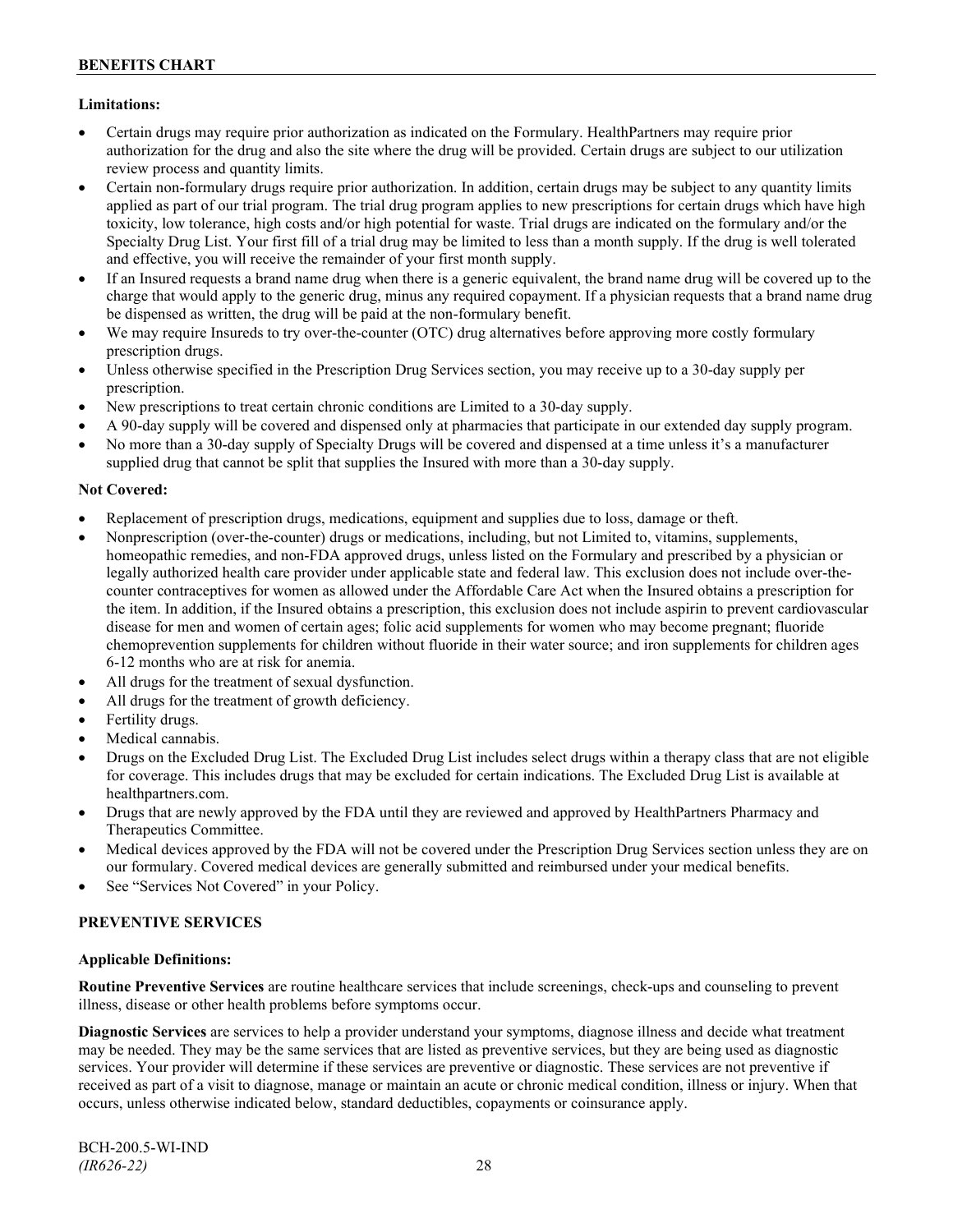## **Covered Services:**

We cover preventive services that meet any of the requirements under the Affordable Care Act (ACA) shown in the bulleted items below. These preventive services are covered at 100% under the Network Benefits with no deductible, copayments or coinsurance. (If a preventive service is not required by the ACA and it is covered at a lower benefit level, it will be specified below.) Preventive benefits mandated under the ACA are subject to periodic review and modification. Changes would be effective in accordance with the federal rules. Preventive services mandated by the ACA include:

- Evidence-based items or services that have in effect a rating of A or B in the current recommendations of the United States Preventive Services Task Force with respect to the individual;
- Immunizations for routine use in children, adolescents, and adults that have in effect a recommendation from the Advisory Committee on Immunization Practices of the Centers for Disease Control and Prevention with respect to the individual;
- With respect to infants, children, and adolescents, evidence-informed preventive care and screenings provided for in comprehensive guidelines supported by the Health Resources and Services Administration; and
- With respect to women, preventive care and screenings provided for in comprehensive guidelines supported by the Health Resources and Services Administration.

Covered services are based on established medical policies, which are subject to periodic review and modification by the medical directors. These medical policies (medical coverage criteria) are available by calling Member Services, or logging on to your "*my*HealthPartners" account at [healthpartners.com.](http://www.healthpartners.com/)

## **ACA and state mandated preventive services are covered as follows:**

**Routine health exams and periodic health assessments**. A physician or health care provider will counsel you as to how often health assessments are needed based on age, sex and health status. This includes screening and counseling for tobacco cessation and all FDA approved tobacco cessation medications including over-the-counter drugs (as shown in the Prescription Drug Services section).

| <b>Network Benefits</b>                                     | <b>Non-Network Benefits</b>  |
|-------------------------------------------------------------|------------------------------|
| 100% of the charges incurred.<br>Deductible does not apply. | 50% of the charges incurred. |

**Child health supervision services.** This includes pediatric preventive services such as newborn screenings, appropriate immunizations, developmental assessments and laboratory services appropriate to the age of the child from birth to 72 months, and appropriate immunizations to age 18.

| <b>Network Benefits</b>                                     | <b>Non-Network Benefits</b>  |
|-------------------------------------------------------------|------------------------------|
| 100% of the charges incurred.<br>Deductible does not apply. | 50% of the charges incurred. |

#### **Routine prenatal care and exams**

| Network Benefits                                            | <b>Non-Network Benefits</b>  |
|-------------------------------------------------------------|------------------------------|
| 100% of the charges incurred.<br>Deductible does not apply. | 50% of the charges incurred. |

**Routine postnatal care.** This includes health exams, assessments, education and counseling relating to the period immediately after childbirth.

| <b>Network Benefits</b>                                     | <b>Non-Network Benefits</b>  |
|-------------------------------------------------------------|------------------------------|
| 100% of the charges incurred.<br>Deductible does not apply. | 50% of the charges incurred. |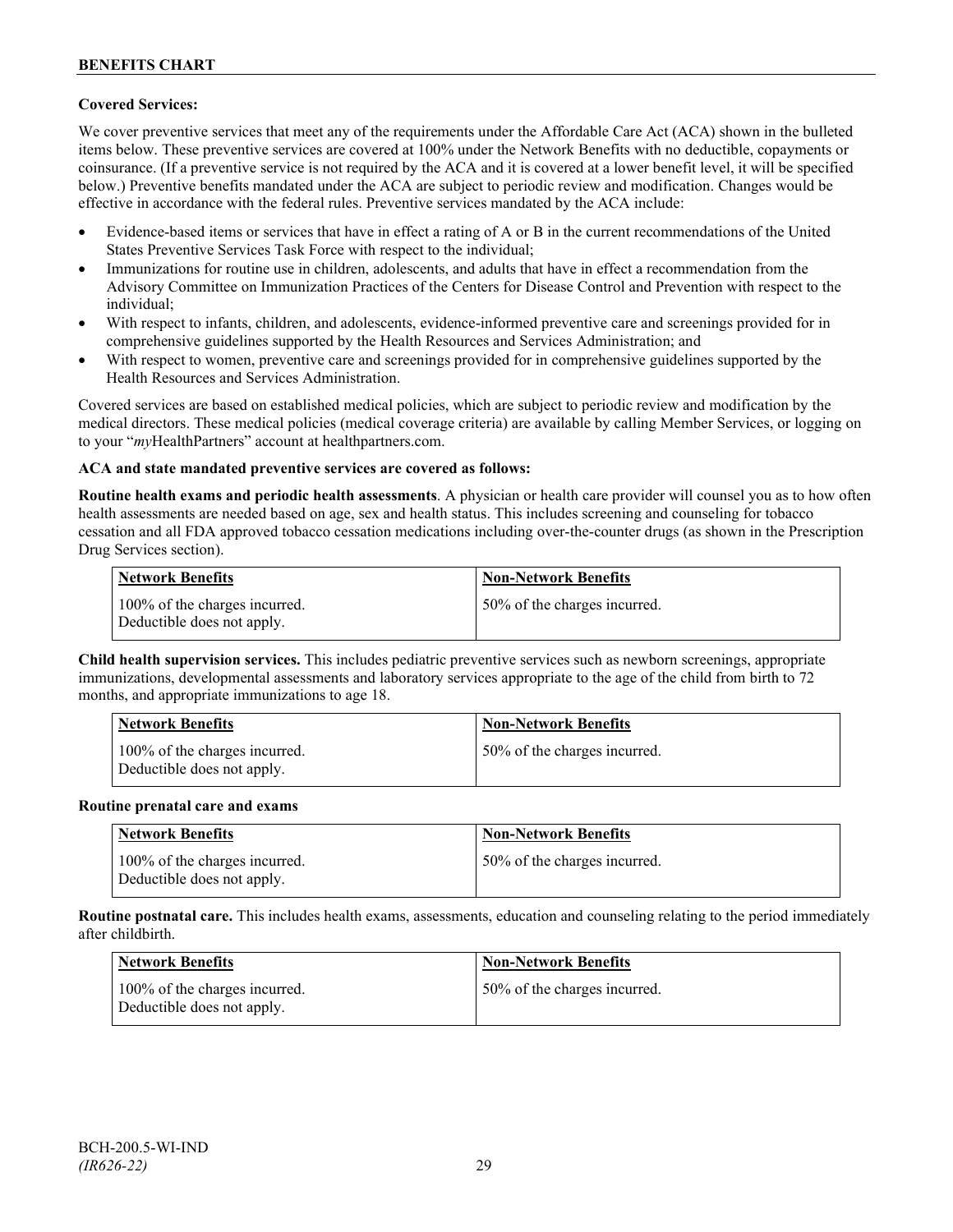**Routine screening procedures for cancer.** This includes colorectal screening, digital rectal examinations and other cancer screenings recommended by the USPSTF with an A or B rating. Women's preventive health services below describe additional routine screening procedures for cancer.

| <b>Network Benefits</b>                                     | <b>Non-Network Benefits</b>  |
|-------------------------------------------------------------|------------------------------|
| 100% of the charges incurred.<br>Deductible does not apply. | 50% of the charges incurred. |

## **Routine eye and hearing exams for members under the age of 22**

| Network Benefits                                            | <b>Non-Network Benefits</b>  |
|-------------------------------------------------------------|------------------------------|
| 100% of the charges incurred.<br>Deductible does not apply. | 50% of the charges incurred. |

**Professional voluntary family planning services.** This includes services to prevent or delay a pregnancy, including counseling and education. Services must be provided by a licensed provider.

| Network Benefits                                            | <b>Non-Network Benefits</b>  |
|-------------------------------------------------------------|------------------------------|
| 100% of the charges incurred.<br>Deductible does not apply. | 50% of the charges incurred. |

#### **Adult immunizations**

| <b>Network Benefits</b>       | <b>Non-Network Benefits</b>   |
|-------------------------------|-------------------------------|
| 100% of the charges incurred. | 100% of the charges incurred. |
| Deductible does not apply.    | Deductible does not apply.    |

**Women's preventive health services.** This includes mammograms, screenings for cervical cancer (pap smears), breast pumps, human papillomavirus (HPV) testing, counseling for sexually transmitted infections, counseling and screening for human immunodeficiency virus (HIV), and all FDA approved contraceptive methods as prescribed by a doctor, sterilization procedures, education and counseling (see the Prescription Drug Services section for coverage of oral contraceptive drugs). We also provide genetic screening for BRCA if someone in your family has the gene or you have a diagnosis of cancer.

The U.S. Preventive Services Task Force (USPSTF) recommends screening mammography, with or without clinical breast examination (CBE), every 1-2 years for women aged 40 and older. For women age 50 and older, we cover an annual mammogram.

| Network Benefits                                            | <b>Non-Network Benefits</b>  |
|-------------------------------------------------------------|------------------------------|
| 100% of the charges incurred.<br>Deductible does not apply. | 50% of the charges incurred. |

**Obesity screening and management.** We cover obesity screening and counseling for all ages during a routine preventive care exam. If you are age 18 or older and have a body mass index of 30 or more, we also cover intensive obesity management to help you lose weight. Your primary care doctor can coordinate these services.

| <b>Network Benefits</b>                                     | Non-Network Benefits         |
|-------------------------------------------------------------|------------------------------|
| 100% of the charges incurred.<br>Deductible does not apply. | 50% of the charges incurred. |

## **In addition to any ACA or state mandated preventive services referenced above, we cover the following eligible preventive services:**

#### **Routine hearing exams for adults age 22 and older**

| <b>Network Benefits</b>       | <b>Non-Network Benefits</b>  |
|-------------------------------|------------------------------|
| 180% of the charges incurred. | 50% of the charges incurred. |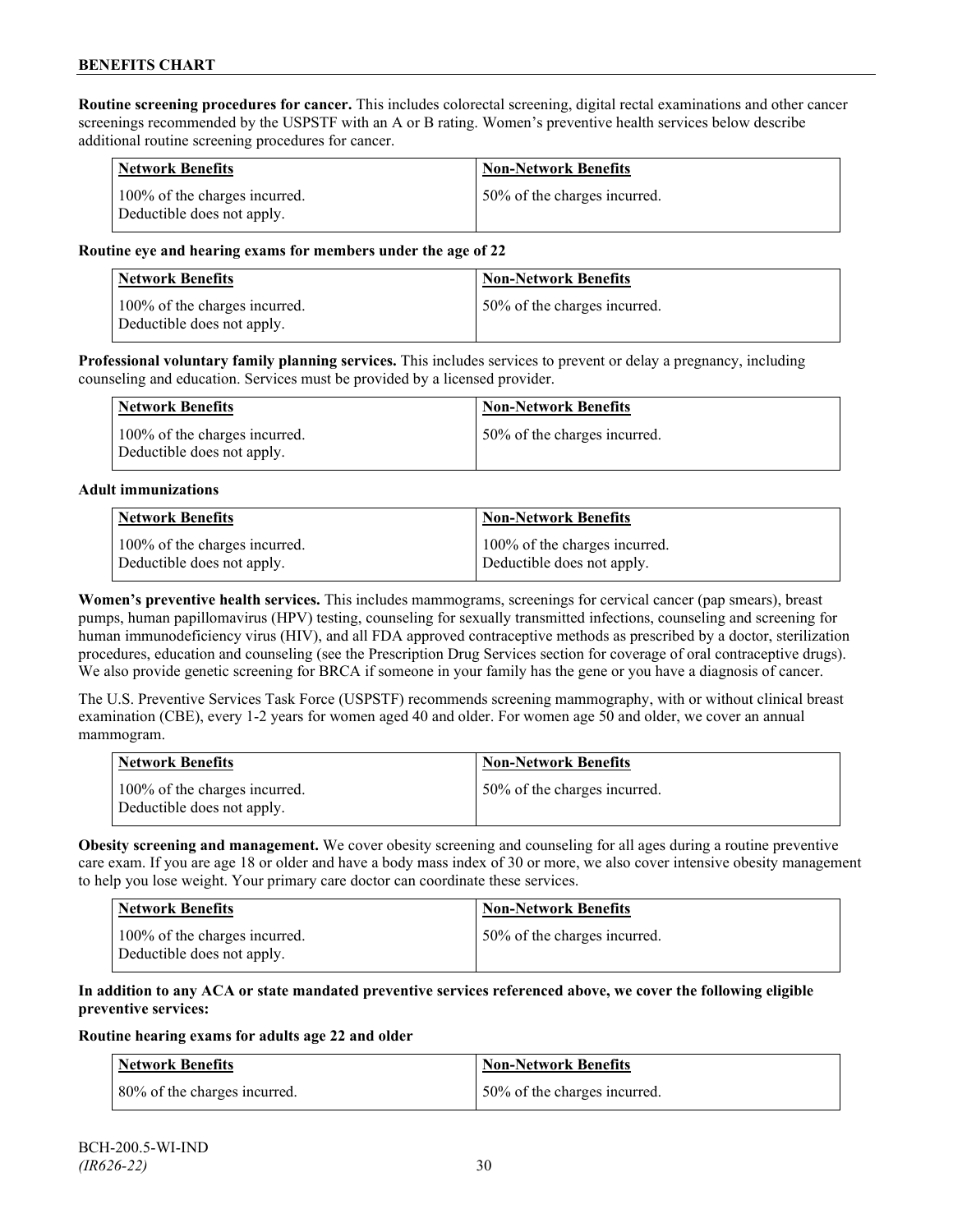## **Eye exams for adults diagnosed with diabetes**

| <b>Network Benefits</b>                                     | <b>Non-Network Benefits</b>  |
|-------------------------------------------------------------|------------------------------|
| 100% of the charges incurred.<br>Deductible does not apply. | 50% of the charges incurred. |

**Ovarian cancer surveillance tests for women who are at risk.** "At risk for ovarian cancer" means (1) having a family history that includes any of the following: one or more first-degree or second-degree relatives with ovarian cancer, clusters of female relatives with breast cancer or nonpolyposis colorectal cancer; or (2) testing positive for BRCA1 or BRCA2 mutations. "Surveillance tests for ovarian cancer" means annual screening using: CA-125 serum tumor marker testing, transvaginal ultrasound, pelvic examination or other proven ovarian cancer screening tests currently being evaluated by the federal Food and Drug Administration or by the National Cancer Institute.

| Coverage level is same as corresponding Network<br>Benefit, depending on type of service provided, such as<br>Diagnostic Imaging Services, Laboratory Services<br>Diagnostic Imaging Services, Laboratory Services<br>Office Visits for Illness or Injury, or Preventive<br>Office Visits for Illness or Injury, or Preventive | <b>Network Benefits</b> | <b>Non-Network Benefits</b>                                                                                                 |
|--------------------------------------------------------------------------------------------------------------------------------------------------------------------------------------------------------------------------------------------------------------------------------------------------------------------------------|-------------------------|-----------------------------------------------------------------------------------------------------------------------------|
|                                                                                                                                                                                                                                                                                                                                | Services.               | Coverage level is same as corresponding Non-Network<br>Benefit, depending on type of service provided, such as<br>Services. |

#### **Limitations:**

• Services are not preventive if received as part of a visit to diagnose, manage or maintain an acute or chronic medical condition, illness or injury. When that occurs, unless otherwise indicated above, standard deductibles, copayments or coinsurance apply.

#### **Not Covered:**

- Routine eye exams for adults age 22 and older.
- See "Services Not Covered" in your Policy.

# **TELEHEALTH/TELEMEDICINE SERVICES**

#### **Definitions:**

**Telehealth, Telemedicine, or Virtual Care.** This is a means of communication between a health care professional and a patient. This includes the use of secure electronic information, imaging, and communication technologies, including:

- interactive audio or audio-video
- interactive audio with store-and-forward technology
- chat-based and email-based systems
- physician-to-physician consultation
- patient education
- data transmission
- data interpretation
- digital diagnostics (algorithm-enabled diagnostic support)
- digital therapeutics (the use of personal health devices and sensors, either alone or in combination with conventional drug therapies, for disease prevention and management)

#### Services can be delivered:

Synchronously: the patient and health care professional are engaging with one another at the same time; or Asynchronously: the patient and health care professional engage with each other at different points in time.

**Telephone Visits.** Live, synchronous, interactive encounters over the telephone between a patient and a healthcare provider.

**E-Visit or Chat-Based Visits.** Asynchronous online or mobile app encounters to discuss a patient's personal health information, vital signs, and other physiologic data or diagnostic images. The healthcare provider reviews and delivers a consultation, diagnosis, prescription or treatment plan after reviewing the patient's visit information.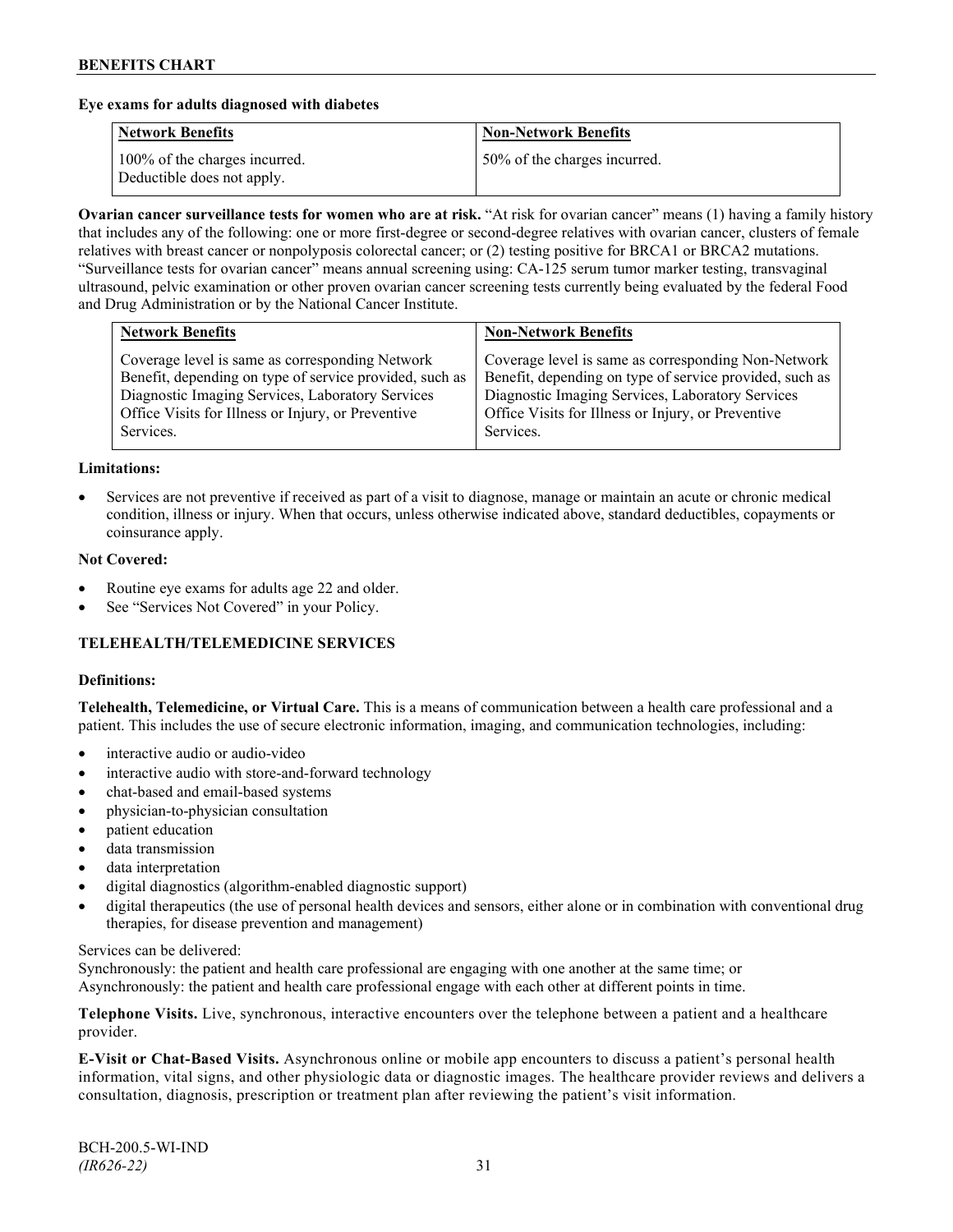**Virtuwell<sup>®</sup>**. This is an online service for you to receive a diagnosis and treatment for certain conditions, such as a cold, flu, ear pain and sinus infections. You may access the Virtuwell website at [virtuwell.com.](https://www.virtuwell.com/)

**Video Visits.** Live, synchronous, interactive encounters using secure web-based video between a patient and a healthcare provider.

## **Covered Services:**

The Plan covers the following methods of receiving care for services that would be eligible under the Plan if the service were provided in person.

#### **Scheduled telephone visits**

| <b>Network Benefits</b>                                                                                 | <b>Non-Network Benefits</b>  |
|---------------------------------------------------------------------------------------------------------|------------------------------|
| 100% of the charges incurred, subject to a<br>copayment of \$5 per visit.<br>Deductible does not apply. | 50% of the charges incurred. |

#### **E-visits**

#### **Access to online care through Virtuwell at [virtuwell.com](http://www.virtuwell.com/)**

| Network Benefits                                            | <b>Non-Network Benefits</b> |
|-------------------------------------------------------------|-----------------------------|
| 100% of the charges incurred.<br>Deductible does not apply. | No coverage.                |

#### **All other E-visits**

| <b>Network Benefits</b>                                                                                 | <b>Non-Network Benefits</b>  |
|---------------------------------------------------------------------------------------------------------|------------------------------|
| 100% of the charges incurred, subject to a<br>copayment of \$5 per visit.<br>Deductible does not apply. | 50% of the charges incurred. |

#### **Not Covered:**

See "Services Not Covered" in your Policy.

## **TRANSPLANT SERVICES**

#### **Applicable Definitions:**

**Autologous.** This is when the source of cells is from the individual's own marrow or stem cells.

**Allogeneic.** This is when the source of cells is from a related or unrelated donor's marrow or stem cells.

**Allogeneic Bone Marrow Transplant.** This is when the bone marrow is harvested from the related or unrelated donor and stored. The patient undergoes treatment which includes tumor ablation with high-dose chemotherapy and/or radiation. The bone marrow is reinfused (transplanted).

**Autologous Bone Marrow Transplant.** This is when the bone marrow is harvested from the individual and stored. The patient undergoes treatment which includes tumor ablation with high-dose chemotherapy and/or radiation. The bone marrow is reinfused (transplanted).

**Autologous/Allogeneic Stem Cell Support.** This is a treatment process that includes stem cell harvest from either bone marrow or peripheral blood, tumor ablation with high-dose chemotherapy and/or radiation, stem cell reinfusion, and related care. Autologous/allogeneic bone marrow transplantation and high dose chemotherapy with peripheral stem cell rescue/support are considered to be autologous/allogeneic stem cell support.

**Designated Transplant Center.** This is any health care provider, group or association of health care providers designated by us to provide services, supplies or drugs for specified transplants for our Insureds.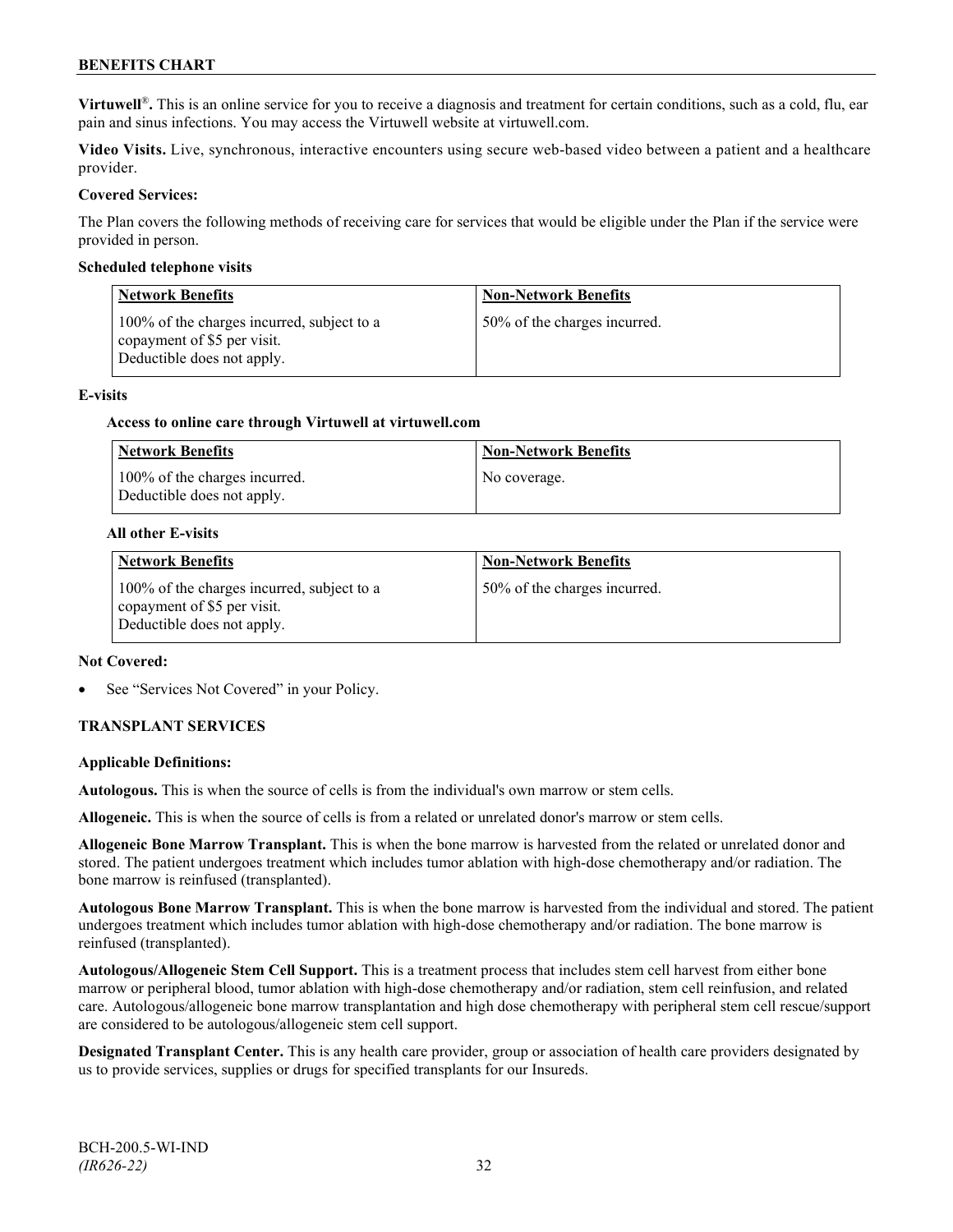**Transplant Services.** This is transplantation (including retransplants) of the human organs or tissue listed below, including all related post-surgical treatment, follow-up care and drugs and multiple transplants for a related cause. Transplant services do not include other organ or tissue transplants or surgical implantation of mechanical devices functioning as a human organ, except surgical implantation of an FDA approved Ventricular Assist Device (VAD) or total artificial heart, functioning as a temporary bridge to heart transplantation.

Prior authorization is required prior to consultation to support coordination of care and benefits.

## **Covered Services:**

We cover eligible transplant services (as defined above) while you are covered under your Policy. Transplants that will be considered for coverage are Limited to the following:

- Kidney transplants for end-stage disease.
- Cornea transplants for end-stage disease.
- Heart transplants for end-stage disease.
- Lung transplants or heart/lung transplants for: (1) primary pulmonary hypertension; (2) Eisenmenger's syndrome; (3) endstage pulmonary fibrosis; (4) alpha 1 antitrypsin disease; (5) cystic fibrosis; and (6) emphysema.
- Liver transplants for: (1) biliary atresia in children; (2) primary biliary cirrhosis; (3) post-acute viral infection (including hepatitis A, hepatitis B antigen e negative and hepatitis C) causing acute atrophy or post-necrotic cirrhosis; (4) primary sclerosing cholangitis; (5) alcoholic cirrhosis; and (6) hepatocellular carcinoma.
- Allogeneic bone marrow transplants or peripheral stem cell support associated with high dose chemotherapy for : (1) acute myelogenous leukemia; (2) acute lymphocytic leukemia; (3) chronic myelogenous leukemia; (4) severe combined immunodeficiency disease; (5) Wiskott-Aldrich syndrome; (6) aplastic anemia; (7) sickle cell anemia; (8) non-relapsed or relapsed non-Hodgkin's lymphoma; (9) multiple myeloma; and (10) testicular cancer.
- Autologous bone marrow transplants or peripheral stem cell support associated with high-dose chemotherapy for: (1) acute leukemia; (2) non-Hodgkin's lymphoma; (3) Hodgkin's disease; (4) Burkitt's lymphoma; (5) neuroblastoma; (6) multiple myeloma; (7) chronic myelogenous leukemia; and (8) non-relapsed non-Hodgkin's lymphoma.
- Pancreas transplants for simultaneous pancreas-kidney transplants for diabetes, pancreas after kidney, living related segmental simultaneous pancreas kidney transplantation and pancreas transplant alone.

To receive Network Benefits, charges for transplant services must be incurred at a Designated Transplant Center.

The transplant-related treatment provided, including expenses incurred for directly related donor services, shall be subject to and in accordance with the provisions, limitations, maximums and other terms of your Policy.

Medical and hospital expenses of the donor are covered only when the recipient is an Insured and the transplant and directly related donor expenses have been prior authorized for coverage. Treatment of medical complications that may occur to the donor are not covered. Donors are not considered Insureds, and are therefore not eligible for the rights afforded to Insureds under your Policy.

The list of eligible transplant services and coverage determinations are based on established medical policies, which are subject to periodic review and modifications by the medical director.

| <b>Network Benefits</b>                           | <b>Non-Network Benefits</b> |
|---------------------------------------------------|-----------------------------|
| See Network Inpatient Hospital Services Benefits. | No coverage.                |